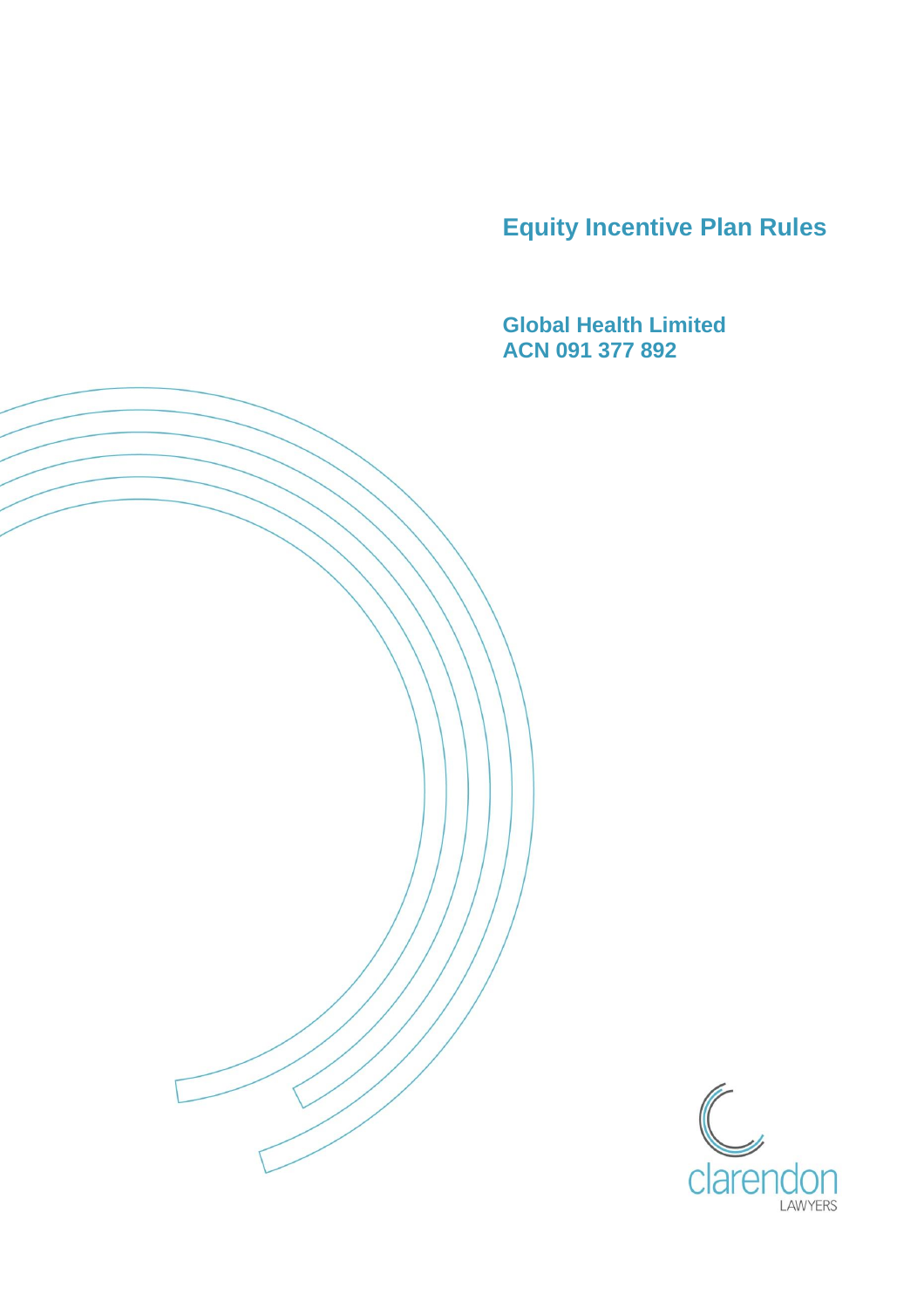

# **Table of Contents**

<span id="page-1-0"></span>

| 1            |     |                   |  |  |  |
|--------------|-----|-------------------|--|--|--|
|              | 1.1 |                   |  |  |  |
|              | 1.2 |                   |  |  |  |
|              | 1.3 |                   |  |  |  |
|              | 1.4 |                   |  |  |  |
|              | 1.5 |                   |  |  |  |
|              | 1.6 |                   |  |  |  |
|              | 1.7 |                   |  |  |  |
|              |     |                   |  |  |  |
| $\mathbf{2}$ |     |                   |  |  |  |
|              | 2.1 |                   |  |  |  |
|              | 2.2 |                   |  |  |  |
|              | 2.3 |                   |  |  |  |
|              | 2.4 |                   |  |  |  |
|              | 2.5 |                   |  |  |  |
| 3            |     |                   |  |  |  |
|              | 3.1 |                   |  |  |  |
|              | 3.2 |                   |  |  |  |
|              | 3.3 |                   |  |  |  |
|              | 3.4 |                   |  |  |  |
|              | 3.5 |                   |  |  |  |
| 4            |     |                   |  |  |  |
|              | 4.1 | Allocation<br>. 7 |  |  |  |
|              | 4.2 |                   |  |  |  |
|              | 4.3 |                   |  |  |  |
|              |     |                   |  |  |  |
| 5            |     |                   |  |  |  |
| 6            |     |                   |  |  |  |
| 7            |     |                   |  |  |  |
| 8            |     |                   |  |  |  |
| 9            |     |                   |  |  |  |
|              | 9.1 |                   |  |  |  |
|              | 9.2 |                   |  |  |  |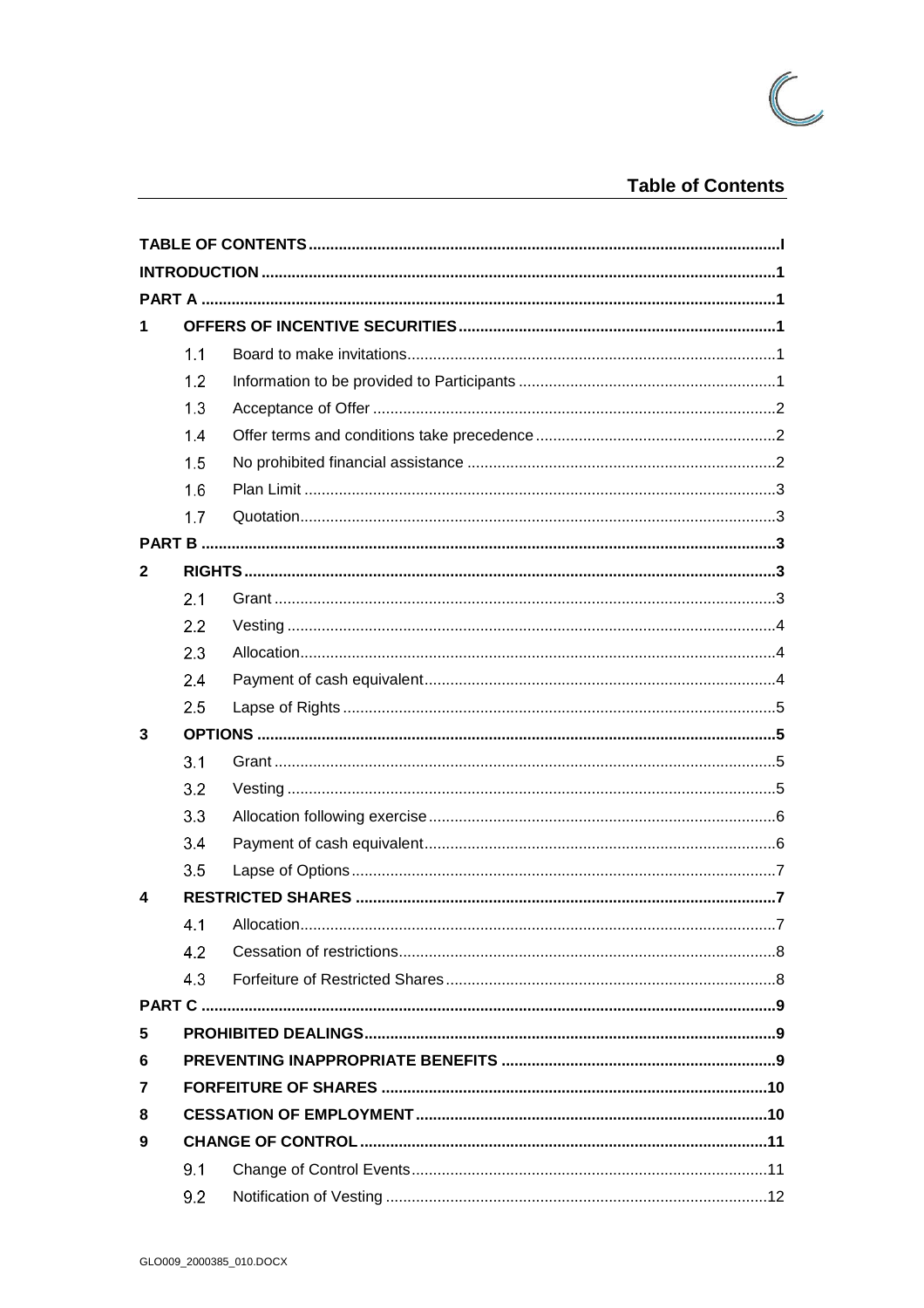

|    | 9.3  |                                                                          |  |  |
|----|------|--------------------------------------------------------------------------|--|--|
|    | 9.4  |                                                                          |  |  |
| 10 |      | POWER TO ADJUST RIGHTS AND/OR OPTIONS AND THE EXERCISE PRICE12           |  |  |
| 11 |      |                                                                          |  |  |
|    | 11.1 |                                                                          |  |  |
|    | 11.2 | Dividend equivalent payments and other rights associated with Rights and |  |  |
| 12 |      |                                                                          |  |  |
| 13 |      |                                                                          |  |  |
|    | 13.1 |                                                                          |  |  |
|    | 13.2 |                                                                          |  |  |
|    | 13.3 |                                                                          |  |  |
| 14 |      |                                                                          |  |  |
|    | 14.1 |                                                                          |  |  |
|    | 14.2 |                                                                          |  |  |
| 15 |      |                                                                          |  |  |
|    | 15.1 |                                                                          |  |  |
|    | 15.2 |                                                                          |  |  |
|    | 15.3 |                                                                          |  |  |
|    | 15.4 |                                                                          |  |  |
|    | 15.5 |                                                                          |  |  |
|    | 15.6 |                                                                          |  |  |
|    | 15.7 |                                                                          |  |  |
|    | 15.8 |                                                                          |  |  |
|    | 15.9 |                                                                          |  |  |
|    |      |                                                                          |  |  |
|    |      |                                                                          |  |  |
|    |      |                                                                          |  |  |
| 16 |      |                                                                          |  |  |
|    | 16.1 |                                                                          |  |  |
|    | 16.2 |                                                                          |  |  |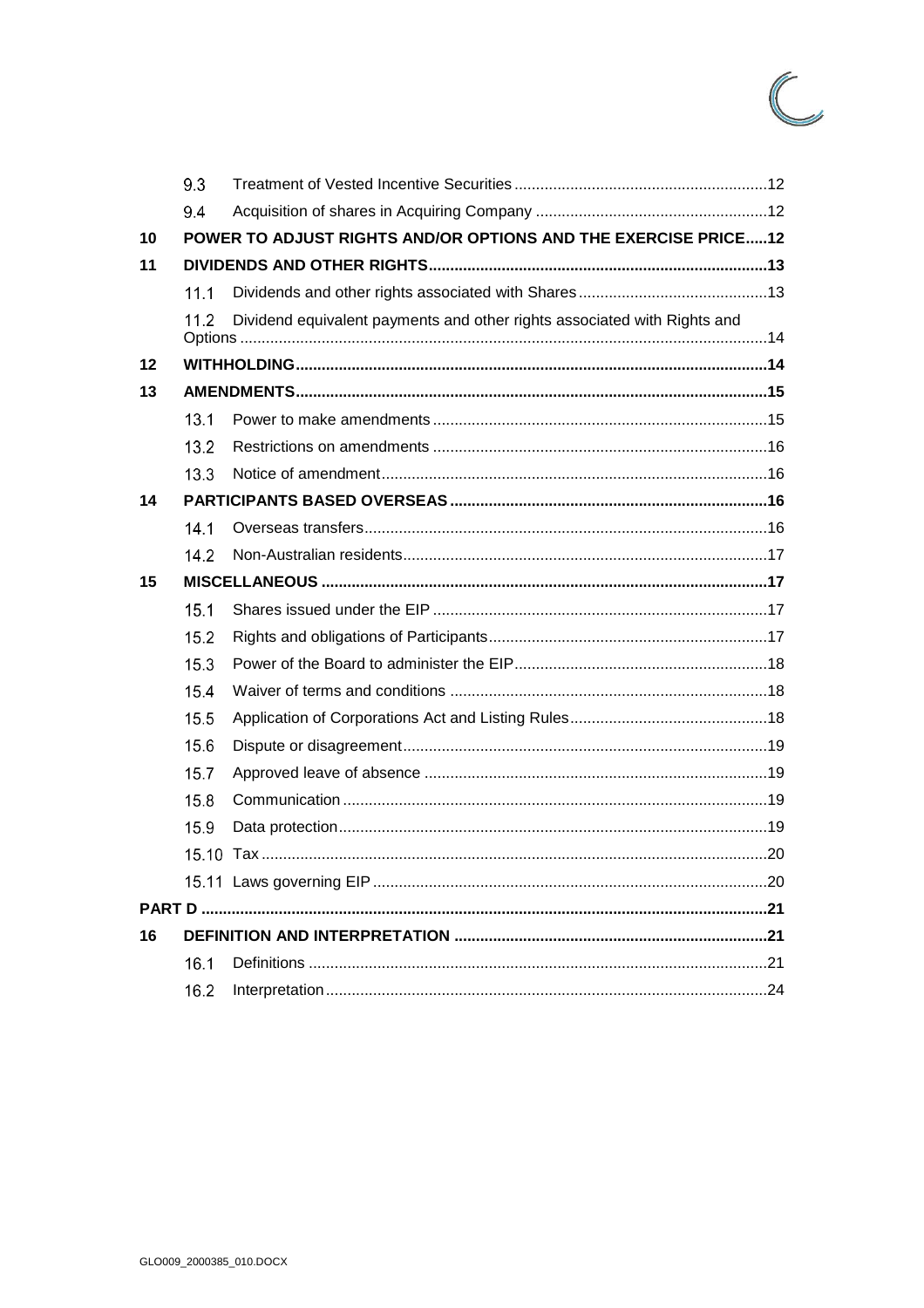

## **Equity Incentive Plan Rules**

# <span id="page-3-0"></span>**INTRODUCTION**

The purpose of this Equity Incentive Plan (**EIP**) is to allow the Board to make Offers to Eligible Employees to acquire securities in Global Health Limited ACN 091 377 892 (the **Company**) and to otherwise incentivise employees.

These Rules outline the terms and conditions upon which Offers will be made, including:

- the process for making and accepting Offers under the EIP (**Part A**);
- the type of securities that may be offered (being Rights, Options and Restricted Shares) (**Part B**); and
- the general terms and conditions that apply to Shares and other securities under the EIP (**Part C**).

Capitalised terms are defined in Part D of these Rules.

### <span id="page-3-1"></span>**Part A**

### <span id="page-3-2"></span>**1 Offers of Incentive Securities**

#### <span id="page-3-3"></span> $1.1$ **Board to make invitations**

- $(a)$ The Board may, from time to time, in its absolute discretion invite Eligible Employees to participate in a grant of Incentive Securities, which may comprise any one or more of:
	- Rights;
	- Options; and
	- Restricted Shares,

(**Offer**).

 $(b)$ Offers will be made on the terms of the EIP and/or any further or alternative terms as the Board determines, as specified in the terms of an Offer.

#### <span id="page-3-4"></span> $1.2$ **Information to be provided to Participants**

Without limiting the Board's discretion, each Eligible Employee should be advised of the following information in connection with an Offer:

- the type and number of Incentive Securities being offered, or the method by  $(a)$ which the number will be calculated;
- $(b)$ the amount (if any) that will be payable for the grant of Incentive Securities;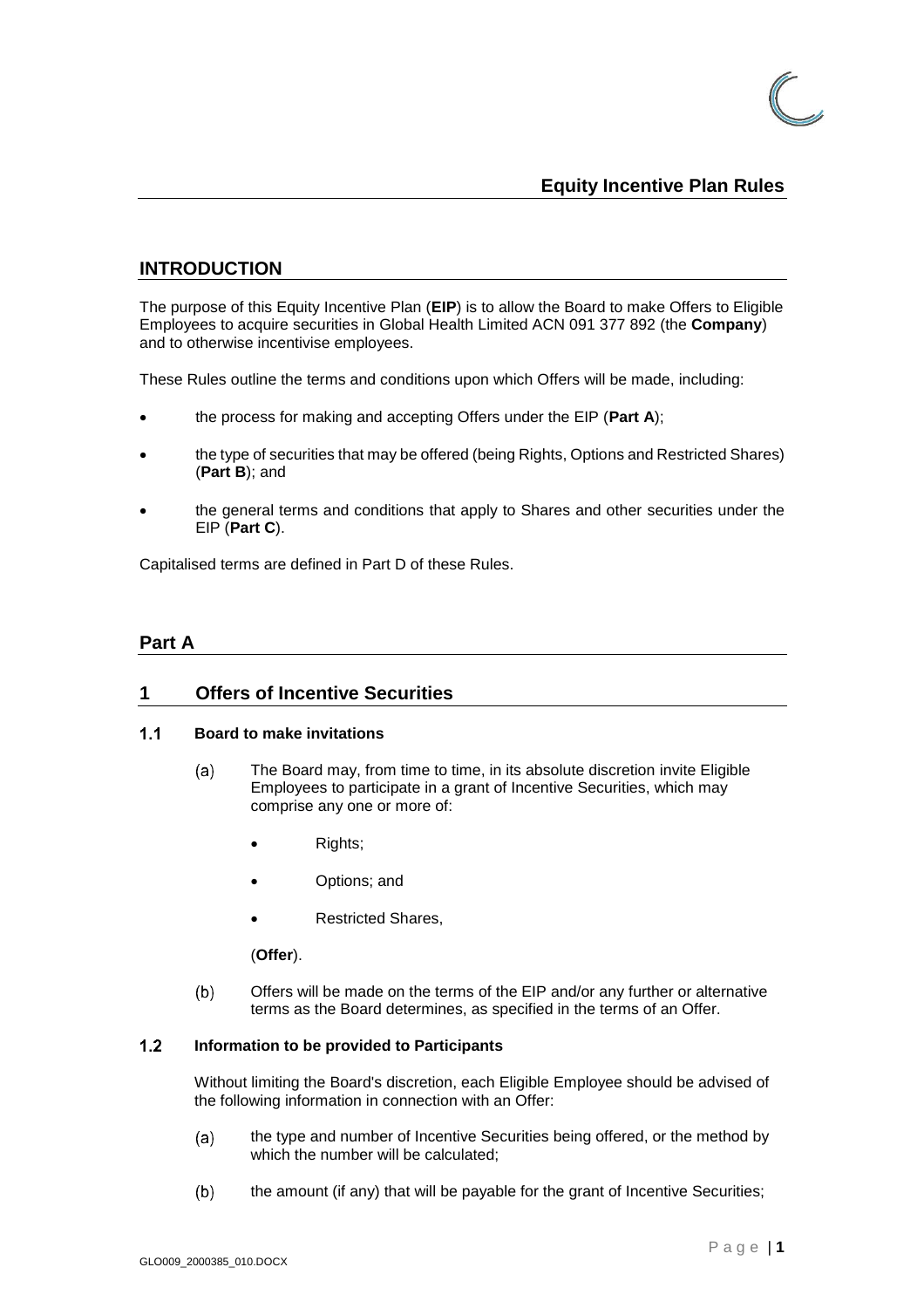

- $(c)$ any Vesting Conditions or other conditions that apply, including any Vesting Period;
- the procedure for exercising an Option (including any Exercise Price that will  $(d)$ be payable) following Vesting and the period(s) during which it may be exercised;
- $(e)$ where the Board has made a determination pursuant to rules [2.2\(e\)](#page-6-3) or [3.2\(f\),](#page-8-2) that the Vesting of Rights and/or exercise of Options (as applicable) will only be satisfied through an allocation of Shares;
- $(f)$ the circumstances in which Rights and/or Options will lapse, Shares (including Restricted Shares) allocated under the EIP may be forfeited or a Participant's entitlement to Incentive Securities may be reduced;
- how Incentive Securities may be treated in the event that the Eligible  $(q)$ Employee ceases employment with a Group Company, and any discretions retained by the Board under rule [8](#page-12-1) in this regard;
- any restrictions (including the period of restriction) on Dealing in relation to a  $(h)$ Restricted Share or Share allocated to the Eligible Employee under this EIP;
- any circumstances in which a Participant's entitlement to Incentive Securities  $(i)$ may be reduced or extinguished pursuant to rule [6\(b\);](#page-12-2) and
- $(i)$ any other information that is required by applicable law or the Class Order (if it is being relied on).

#### <span id="page-4-3"></span><span id="page-4-0"></span> $1.3$ **Acceptance of Offer**

- $(a)$ Acceptance of an Offer must be made by the Eligible Employee in accordance with the instructions that accompany the Offer, or in any other way the Board determines.
- <span id="page-4-4"></span> $(b)$ The Board may, at its discretion, refuse to allow the participation of an Eligible Employee where that Eligible Employee ceases to be an Eligible Employee, or ceases to satisfy any other conditions imposed by the Board, before the grant is made.
- $(c)$ Nothing limits the Board's ability to treat the conduct of an Eligible Employee in respect of an Offer (including the failure of an Eligible Employee to lodge an election not to participate within the time specified in the instructions accompanying the Offer) as valid acceptance of that Offer under these Rules.

#### <span id="page-4-1"></span> $1.4$ **Offer terms and conditions take precedence**

To the extent of any inconsistency, the terms and conditions advised to an Eligible Employee by the Board in an Offer will prevail over any other provision of these Rules.

#### <span id="page-4-2"></span> $1.5$ **No prohibited financial assistance**

No person may, whether directly or indirectly, provide financial assistance that is prohibited by the Corporations Act to an Eligible Employee for the purposes of, or in connection with, the acquisition or exercise of Incentive Securities under the Plan.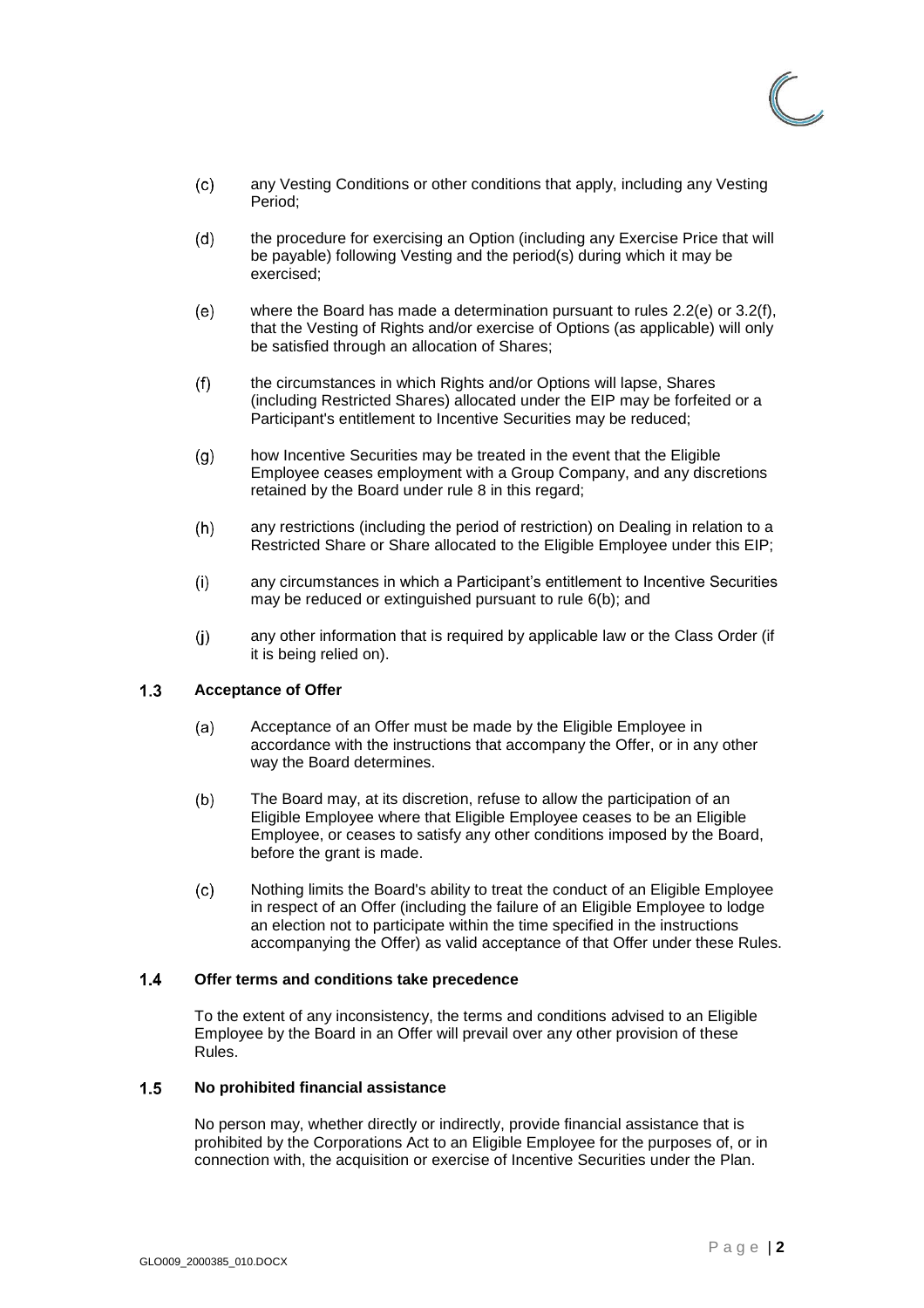

#### <span id="page-5-0"></span> $1.6$ **Plan Limit**

- Where an Offer is made under the EIP in reliance on the Class Order, the  $(a)$ Board must, at the time of making the Offer, have reasonable grounds to believe that the total number of Shares (or in respect of Rights or Options, the total number of Shares which would be issued if those Rights or Options were exercised) will not exceed 5% of the total number of Shares on issue when aggregated with the number of Shares issued or that may be issued as a result of offers made at any time during the previous 3 year period under:
	- (i) the Plan or any other employee incentive scheme covered by the Class Order; or
	- (ii) an ASIC exempt arrangement of a similar kind to an employee incentive scheme,

(**Plan Limit**). For the avoidance of doubt, offers under the Plan that are not made in reliance on the Class Order or other ASIC class order or case-bycase relief are not included in the Plan Limit calculation, for example:

- (iii) an offer to a person situated at the time of receipt of the offer outside Australia;
- (iv) an offer that did not need disclosure to investors because of section 708 of the Corporations Act;
- (v) an offer that did not require the giving of a product disclosure statement because of section 1012D of the Corporations Act; or
- (vi) an offer made under a disclosure document or product disclosure statement.
- $(b)$ The Plan Limit shall be subject to adjustment or increase as may be permitted by applicable law.

#### <span id="page-5-1"></span> $1.7$ **Quotation**

Options and Rights will not be quoted on ASX. Application will be made to ASX for official quotation of any Shares issued under the Plan to the extent required by the ASX Listing Rules if the Shares are listed on ASX at the time.

### <span id="page-5-2"></span>**Part B**

### <span id="page-5-3"></span>**2 Rights**

#### <span id="page-5-4"></span> $2.1$ **Grant**

- Where an Eligible Employee has accepted an Offer to participate in a grant of  $(a)$ Rights in accordance with rule [1.3\(a\),](#page-4-3) the Board will, subject to its discretion under rule [1.3\(b\),](#page-4-4) grant Rights to the Eligible Employee.
- $(b)$ Unless the Board determines otherwise: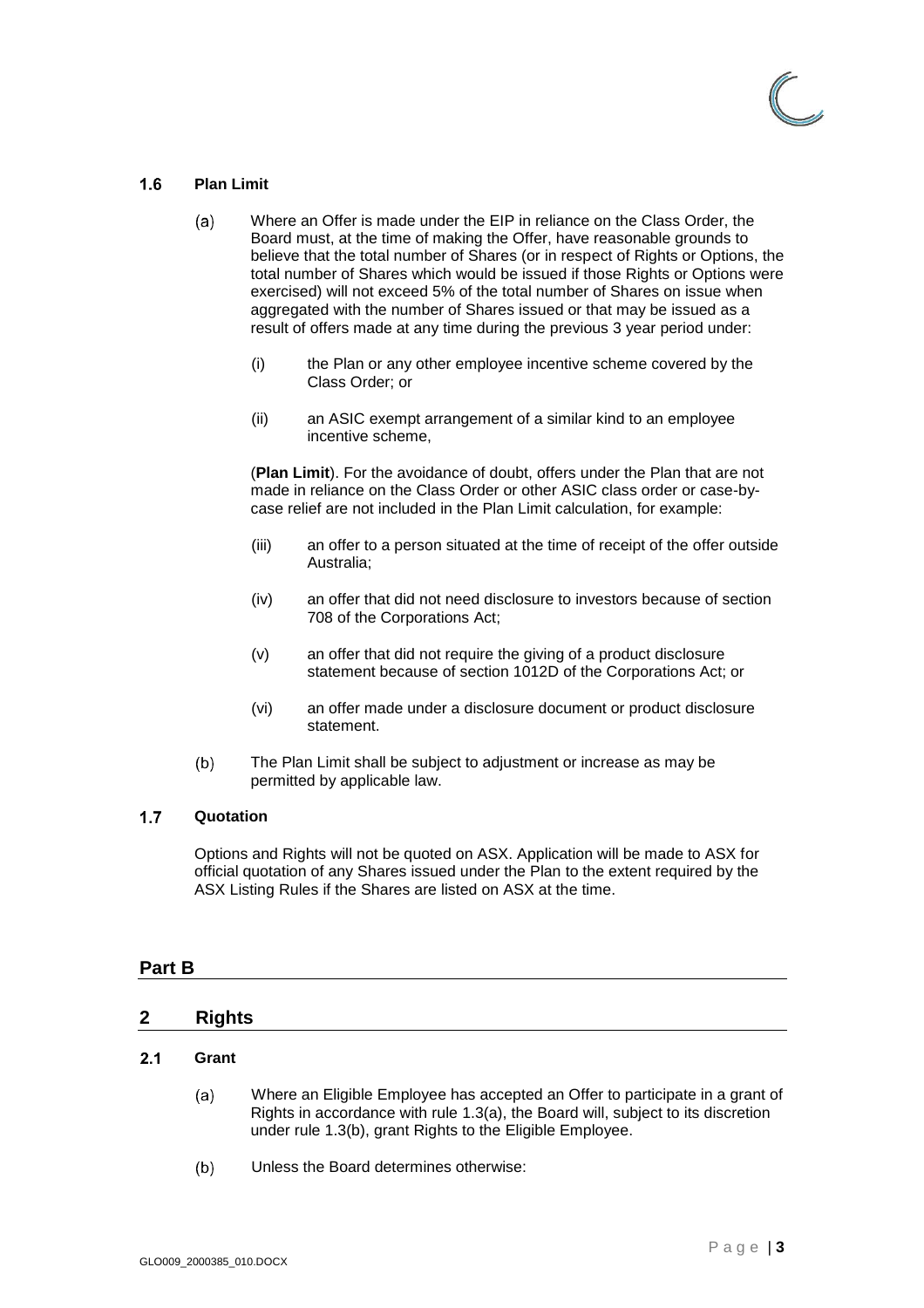

- (i) no payment is required for the grant of a Right; and
- (ii) Rights may not be registered in any name other than that of the Eligible Employee.

#### <span id="page-6-0"></span> $2.2$ **Vesting**

- Subject to any express rule to the contrary, a Right will only Vest where each  $(a)$ Vesting Condition, and all other relevant conditions advised to the Participant by the Board pursuant to rule [1.2,](#page-3-4) have been satisfied or otherwise waived by the Board.
- $(b)$ If the Vesting of a Right would arise in a period where Dealings by a Participant would be prohibited, the Board may determine that Vesting will be delayed until such time as Dealings are permitted. For the avoidance of doubt, the Board may determine that Vesting will be delayed only in relation to the affected Participant or in relation to some or all of Participants who hold Rights under the EIP (irrespective of whether they are subject to the Dealing restriction).
- <span id="page-6-5"></span> $(c)$ Subject to rule [2.2](#page-6-0)[\(d\),](#page-6-4) the Vesting of a Right will be satisfied by the Company allocating Shares to the Participant pursuant to rule [2.3.](#page-6-1)
- <span id="page-6-4"></span>The Board may determine that the Vesting of a Right will be satisfied by the  $(d)$ Company making a cash payment in lieu of an allocation of Shares pursuant to rule [2.4.](#page-6-2) For the avoidance of doubt, the Board may determine that some or all of a Participant's Rights will be settled in this way.
- <span id="page-6-3"></span> $(e)$ The Board may determine, prior to making a grant of Rights, that the Vesting of those Rights will only be satisfied through an allocation of Shares to the Participant in accordance with rule [2.2](#page-6-0)[\(c\),](#page-6-5) and not by making a cash payment under rule [2.2](#page-6-0)[\(d\).](#page-6-4)
- $(f)$ Vesting occurs upon notification from the Company to the Participant that a Right has Vested pursuant to this rule [2.2.](#page-6-0)

#### <span id="page-6-1"></span> $2.3$ **Allocation**

- $(a)$ Subject to rules [2.2\(d\)](#page-6-4) and [2.3](#page-6-1)[\(b\),](#page-6-6) as soon as practicable following Vesting of a Right the Board must issue to, procure the transfer to, or procure the setting aside for, the Participant the number of Shares in respect of which Rights have Vested. No further action is required on the part of the Participant.
- <span id="page-6-6"></span>In the case of Rights held by or on behalf of a Participant who is a Director,  $(b)$ Vested Rights must be satisfied by Shares that have been purchased on market, unless:
	- (i) no shareholder approval is required under the Listing Rules in respect of the Director's participation in the EIP; or
	- (ii) shareholders have approved the Director's participation in the EIP to the extent required under the Listing Rules.

#### <span id="page-6-2"></span> $2.4$ **Payment of cash equivalent**

<span id="page-6-7"></span>Where the Board exercises its discretion under rule [2.2\(d\)](#page-6-4) to make a cash  $(a)$ payment to a Participant in lieu of an allocation of Shares, the Company must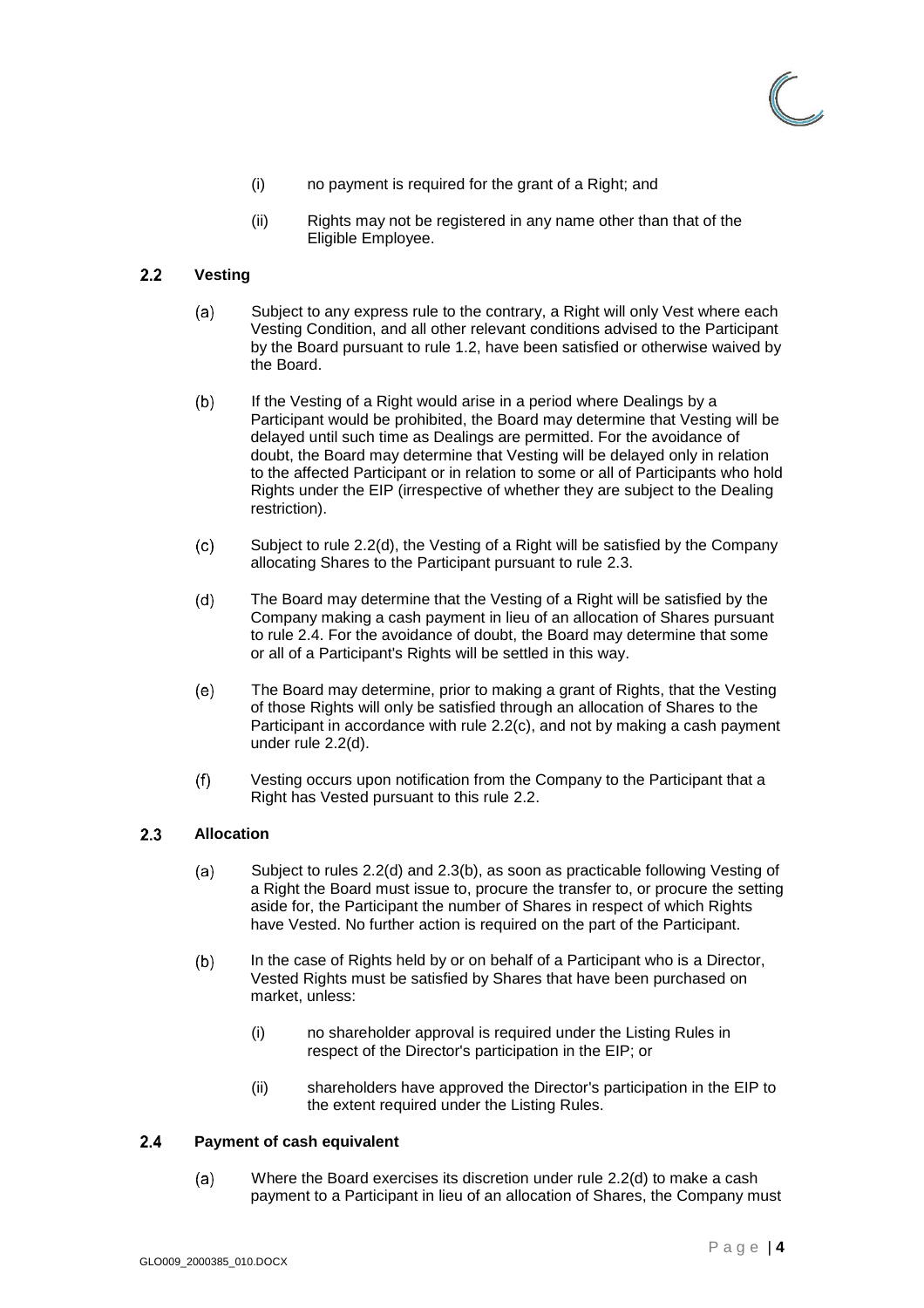

pay to the Participant an amount in Australian dollars (or any other currency determined by the Board in its absolute discretion) equivalent to the value of Rights that have Vested and that the Board determines will be settled by a cash payment under rule [2.2\(d\).](#page-6-4)

- $(b)$ The amount of the cash payment referred to in rule [2.4](#page-6-2)[\(a\)](#page-6-7) will be calculated by multiplying the number of Shares in respect of which Rights have Vested by the Current Market Price.
- $(c)$ Where the Board determines that the payment under rule [2.4](#page-6-2)[\(a\)](#page-6-7) is to be made in a currency other than Australian dollars, unless the Board determines otherwise, the foreign exchange rate applied will be the average closing exchange rate of the relevant currency for the 5 days prior to the date of Vesting.

#### <span id="page-7-0"></span> $2.5$ **Lapse of Rights**

A Right will lapse upon the earliest to occur of:

- $(a)$ the Right lapsing in accordance with a provision of these Rules (including in accordance with a term of an Offer);
- $(b)$ failure to meet a Vesting Condition or any other condition applicable to the Right within the Vesting Period; or
- $(c)$ the receipt by the Company of a notice in writing from a Participant to the effect that the Participant has elected to surrender the Right.

### <span id="page-7-1"></span>**3 Options**

#### <span id="page-7-2"></span> $3.1$ **Grant**

- Where an Eligible Employee has accepted an Offer to participate in a grant of  $(a)$ Options in accordance with rule [1.3\(a\),](#page-4-3) the Board will, subject to its discretion under rule [1.3\(b\),](#page-4-4) grant Options to the Eligible Employee.
- $(b)$ Unless the Board determines otherwise:
	- (i) no payment is required for the grant of an Option; and
	- (ii) Options may not be registered in any name other than that of the Eligible Employee.

#### <span id="page-7-3"></span> $3.2$ **Vesting**

- $(a)$ Subject to any express rule to the contrary, an Option granted under the EIP will only Vest and become exercisable where each Vesting Condition, and all other relevant conditions advised to the Participant by the Board pursuant to rule [1.2,](#page-3-4) have been satisfied or otherwise waived by the Board.
- $(b)$ If the Vesting of an Option would arise in a period where Dealings by a Participant would be prohibited, the Board may determine that Vesting will be delayed until such time as Dealings are permitted. For the avoidance of doubt, the Board may determine that Vesting will be delayed only in relation to the affected Participant or in relation to some or all of Participants who hold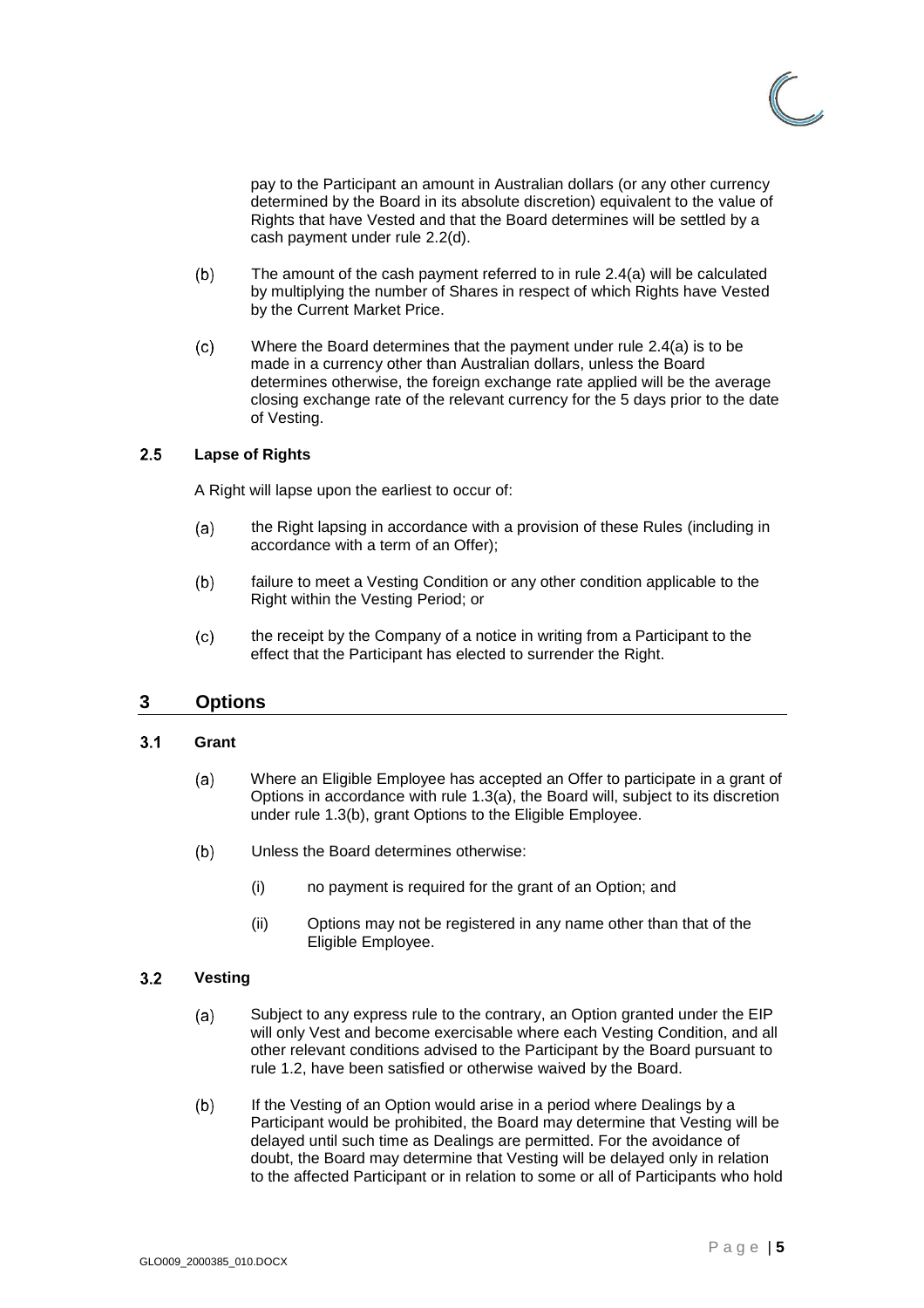

Options under the EIP (irrespective of whether they are subject to the Dealing restriction).

- <span id="page-8-6"></span>The exercise of any Option granted under the EIP will be effected in the form  $(c)$ and manner determined by the Board, and, subject to rule [3.4\(a\),](#page-8-3) must be accompanied by payment of the relevant Exercise Price (if any).
- <span id="page-8-5"></span> $(d)$ Subject to rule [3.2](#page-7-3)[\(e\),](#page-8-4) the exercise of an Option will be satisfied by the Company allocating Shares to the Participant pursuant to rule [3.3.](#page-8-0)
- <span id="page-8-4"></span>The Board may determine that the exercise of an Option will be satisfied by  $(e)$ the Company making a cash payment in lieu of an allocation of Shares pursuant to rule [3.4.](#page-8-1) For the avoidance of doubt, the Board may determine that some or all of a Participant's Options will be settled in this way.
- <span id="page-8-2"></span>The Board may determine, prior to making a grant of Options, that the  $(f)$ exercise of those Options will only be satisfied through an allocation of Shares to the Participant in accordance with rule [3.2](#page-7-3)[\(d\)](#page-8-5) and not by making a cash payment under rule [3.2](#page-7-3)[\(e\).](#page-8-4)
- $(g)$ Vesting occurs upon notification from the Company to the Participant that an Option has Vested pursuant to this rule [3.2.](#page-7-3)

#### <span id="page-8-0"></span> $3.3$ **Allocation following exercise**

- Subject to rules [3.2\(c\),](#page-8-6) [3.2\(e\)](#page-8-4) and [3.3](#page-8-0)[\(b\),](#page-8-7) as soon as practicable following the  $(a)$ exercise of an Option, the Board must issue to, procure the transfer to, or procure the setting aside for, the Participant the number of Shares in respect of which Options have been exercised. No further action is required on the part of the Participant.
- <span id="page-8-7"></span> $(b)$ In the case of Options held by or on behalf of a Participant who is a Director, Vested Options must be satisfied by Shares that have been purchased on market, unless
	- (i) no shareholder approval is required under the Listing Rules in respect of the Director's participation in the EIP; or
	- (ii) shareholders have approved the Director's participation in the EIP to the extent required under the Listing Rules.

#### <span id="page-8-3"></span><span id="page-8-1"></span> $3.4$ **Payment of cash equivalent**

- <span id="page-8-8"></span>Where the Board exercises its discretion under rule [3.2\(e\)](#page-8-4) to make a cash  $(a)$ payment to a Participant in lieu of an allocation of Shares, the Company must:
	- (i) notify the Participant that no Exercise Price is payable in respect of the Options exercised that the Board determines will be settled by a cash payment under rule [3.2\(e\)](#page-8-4) and/or refund any amount paid by the Participant in respect of those Options; and
	- (ii) as soon as reasonably practicable, pay to the Participant an amount in Australian dollars (or any other currency determined by the Board in its absolute discretion) equivalent to the value of Options that have been exercised by the Participant and that the Board determines will be settled by a cash payment under rule [3.2\(e\).](#page-8-4)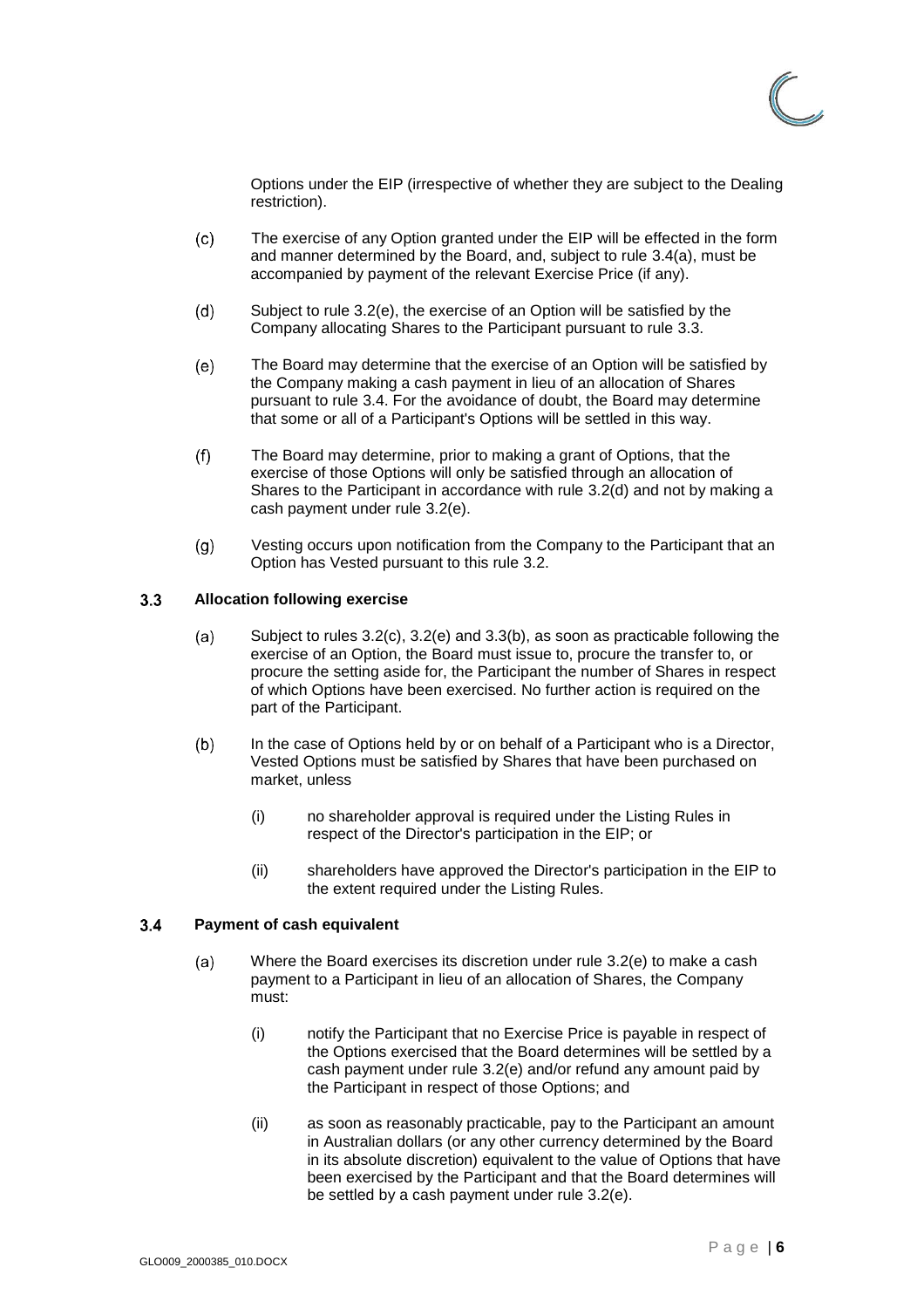

- $(b)$ The amount of the cash payment referred to in rule [3.4](#page-8-1)[\(a\)\(ii\)](#page-8-8) will be calculated by multiplying the number of Shares in respect of which Options have been exercised and that the Board determines will be settled by a cash payment under rule [3.2\(e\)](#page-8-4) by the Current Market Price, less any Exercise Price that would otherwise have been payable in respect of those Options exercised.
- $(c)$ Where the Board determines that the payment under rule [3.4](#page-8-1)[\(a\)\(ii\)](#page-8-8) is to be made in a currency other than Australian dollars, unless the Board determines otherwise, the foreign exchange rate applied will be the average closing exchange rate of the relevant currency for the 5 days prior to the date of exercise.

#### <span id="page-9-0"></span> $3.5$ **Lapse of Options**

An Option will lapse upon the earliest to occur of:

- $(a)$ 15 years after the date on which the Options were allocated to the Participant, or any other date nominated as the expiry date in the Offer;
- the Option lapsing in accordance with a provision of these Rules (including in  $(b)$ accordance with a term of an Offer);
- failure to meet a Vesting Condition or any other condition applicable to the  $(c)$ Option within the Vesting Period;
- $(d)$ the receipt by the Company of a notice in writing from a Participant to the effect that the Participant has elected to surrender the Option; or
- the Participant being declared bankrupt, becoming insolvent or making any  $(e)$ arrangement or compromise with her or her creditors generally.

### <span id="page-9-1"></span>**4 Restricted Shares**

#### <span id="page-9-2"></span> $4.1$ **Allocation**

- $(a)$ As soon as practicable after an Eligible Employee has accepted an Offer to participate in a grant of Restricted Shares in accordance with rule [1.3\(a\),](#page-4-3) the Board must, subject to its discretion under rule [1.3\(b\),](#page-4-4) allocate the Restricted Shares by either:
	- (i) issuing Restricted Shares to;
	- (ii) procuring the transfer of Restricted Shares to; or
	- (iii) procuring the setting aside of Restricted Shares for,

the Eligible Employee.

- $(b)$ Unless the Board determines otherwise:
	- (i) no payment is required for the grant of a Restricted Share; and
	- (ii) Restricted Shares may not be registered in any name other than that of the Eligible Employee or the Trustee.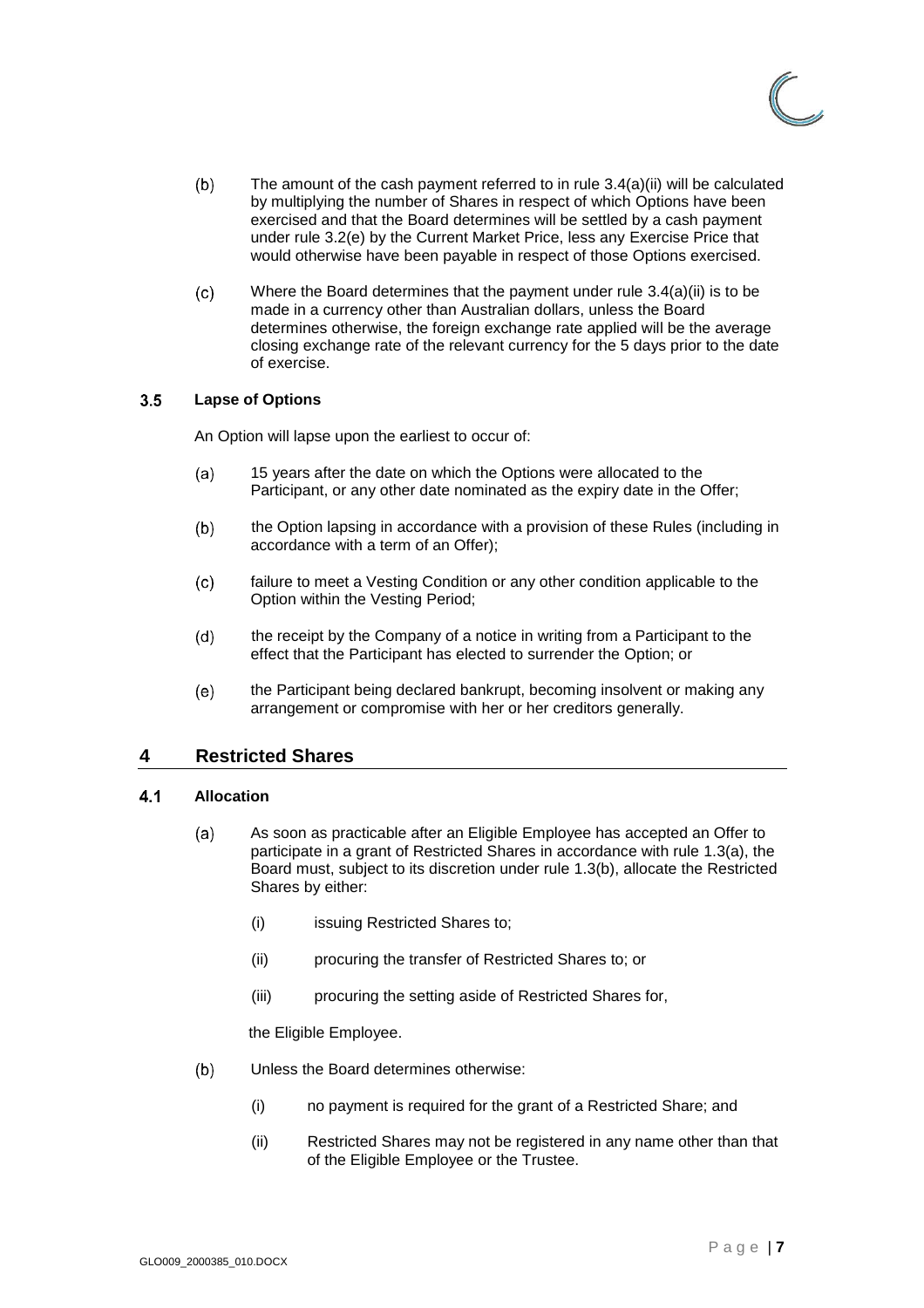

#### <span id="page-10-0"></span> $4.2$ **Cessation of restrictions**

- Subject to any express rule to the contrary, a Share only ceases to be a  $(a)$ Restricted Share (i.e. Vests) where:
	- (i) the Vesting Period and each other relevant condition (including all Vesting Conditions) advised to the Participant by the Board pursuant to rule [1.2](#page-3-4) have been satisfied or otherwise waived by the Board; and
	- (ii) the Company notifies the Participant that the restrictions in respect of the Restricted Share have ceased or no longer apply.
- $(b)$ Subject to the terms of an Offer and the Securities Trading Policy, when a Share ceases to be a Restricted Share, all restrictions on disposing of, or otherwise Dealing with, that Share, as set out in these Rules, will cease.
- If the Vesting of a Restricted Share would arise in a period where Dealings by  $(c)$ a Participant would be prohibited, the Board may determine that Vesting will be delayed until such time as Dealings are permitted. For the avoidance of doubt, the Board may determine that Vesting will be delayed only in relation to the affected Participant or in relation to some or all of Participants who hold Restricted Shares under the EIP (irrespective of whether they are subject to the Dealing restriction).
- $(d)$ Unless provided otherwise in the terms of an Offer, when a Share that is held by the Trustee on behalf of a Participant ceases to be a Restricted Share, the Trustee will continue to hold the Share on trust on behalf of the Participant until such time as the Participant, or the Company on behalf of the Participant, directs the Trustee to:
	- (i) transfer the Share into the Participant's name; or
	- (ii) sell the Share and pay the proceeds of sale (net of any applicable brokerage, commission, stamp duty or other transaction costs) to the Participant.

#### <span id="page-10-1"></span> $4.3$ **Forfeiture of Restricted Shares**

A Restricted Share will be forfeited upon the earliest to occur of:

- the Restricted Share being forfeited in accordance with a provision of these  $(a)$ Rules (including in accordance a term of an Offer);
- the failure to meet a Vesting Condition or any other condition applicable to  $(b)$ the Restricted Share within the Vesting Period;
- $(c)$ the receipt by the Company of a notice in writing from a Participant to the effect that the Participant has elected to surrender the Restricted Share; or
- the Participant being declared bankrupt, becoming insolvent or making any  $(d)$ arrangement or compromise with her or her creditors generally.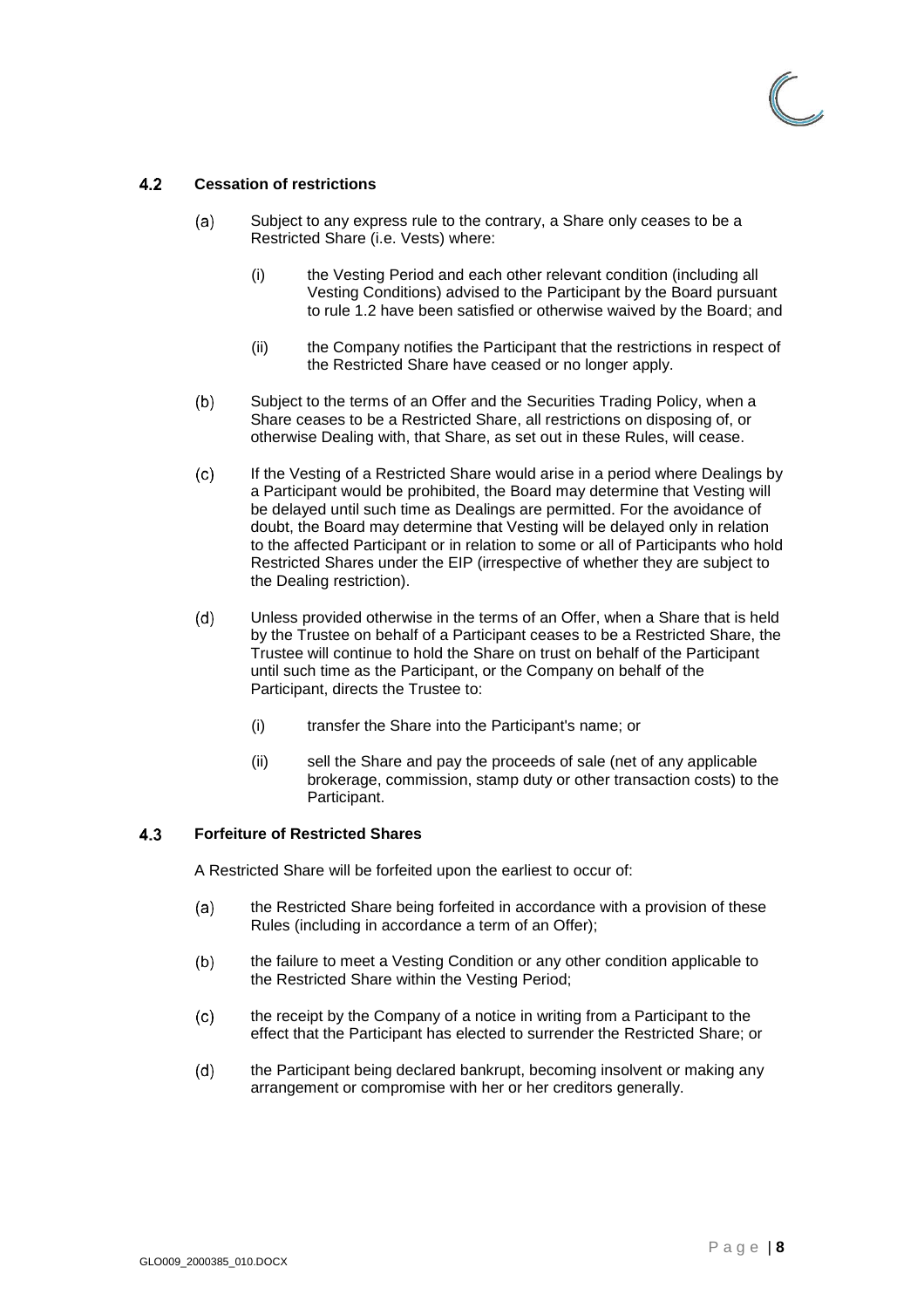### <span id="page-11-0"></span>**Part C**

### <span id="page-11-3"></span><span id="page-11-1"></span>**5 Prohibited Dealings**

- Subject to the Securities Trading Policy, any Dealing in respect of an  $(a)$ Incentive Security is prohibited unless:
	- (i) the Board determines otherwise; or
	- (ii) the Dealing is required by law and the Participant has provided satisfactory evidence to the Company of that fact.
- $(b)$ Where, in the opinion of the Board, a Participant Deals with a Right or an Option in contravention of rule [5](#page-11-1)[\(a\),](#page-11-3) the Right or Option will immediately lapse.
- $(c)$ Where, in the opinion of the Board, the Participant (or the Trustee at the Participant's direction) Deals with a Restricted Share in contravention of rule [5](#page-11-1)[\(a\),](#page-11-3) the Restricted Share is deemed to immediately be forfeited.
- <span id="page-11-4"></span> $(d)$ The Board may, at its discretion, impose restrictions on Dealing in respect of any Shares allocated under the EIP (including upon Vesting of Rights under rule [2.3](#page-6-1) and/or exercise of Options under rule [3.3\)](#page-8-0) and may implement any procedure it considers appropriate to enforce such restrictions.

### <span id="page-11-2"></span>**6 Preventing inappropriate benefits**

- $(a)$ Where, in the opinion of the Board:
	- (i) a Participant:
		- (A) has acted fraudulently or dishonestly;
		- (B) has engaged in gross misconduct;
		- (C) has engaged in an act which has brought the Company, the Group or any Group Company into disrepute;
		- (D) has breached his or her duties or obligations to the Group; or
		- (E) is convicted of an offence or has a judgment entered against them in connection with the affairs of the Group; or
	- (ii) there is a Financial Misstatement Circumstance; or
	- (iii) a Participant's Incentive Securities Vest or may Vest as a result of the fraud, dishonesty or breach of duties or obligations of any other person and, in the opinion of the Board, the Incentive Securities would not have otherwise Vested; or
	- (iv) the Company is required by or entitled under law or Company policy to reclaim remuneration from a Participant,

the Board may determine that: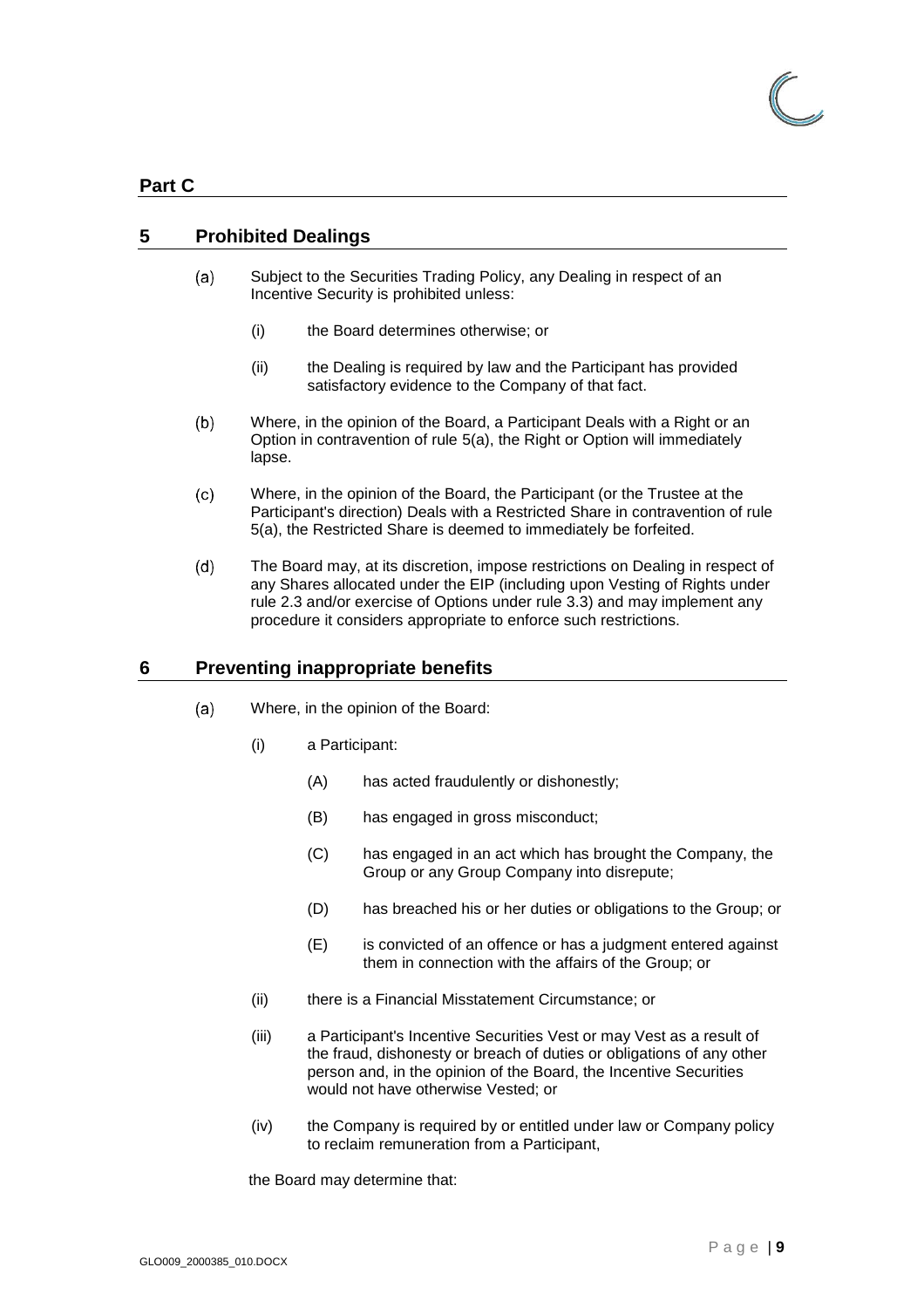

- (v) any of the following held by or on behalf of the Participant:
	- (A) unvested Rights or Options;
	- (B) Vested but unexercised Options;
	- (C) Restricted Shares and/or Shares allocated under this EIP,

will lapse or be deemed to be forfeited (as the case may be), and/or

- (vi) a Participant must pay or repay (as the case may be) to the Company as a debt:
	- (A) all or part of the net proceeds of sale where Shares allocated under the EIP have been sold;
	- (B) any cash payment received in lieu of an allocation of Shares pursuant to rules [2.4](#page-6-2) or [3.4;](#page-8-1) and/or
	- (C) any dividends received in respect of Shares allocated under the EIP.
- <span id="page-12-2"></span> $(b)$ The Board may specify in an Offer additional circumstances in which a Participant's entitlement to Incentive Securities may be reduced or extinguished.

### <span id="page-12-0"></span>**7 Forfeiture of Shares**

- Where Shares (including Restricted Shares) are forfeited in accordance with  $(a)$ these Rules and the Shares are held by the Participant, the Participant is deemed to have agreed to dispose of his or her legal and/or beneficial interest (as appropriate) in such Shares for a total of \$1 for all of his or her Shares and the Shares will be transferred into the name of the Company's nominee who will then hold full legal and beneficial title to those Shares.
- Where Shares (including Restricted Shares) are forfeited in accordance with  $(b)$ these Rules and the Shares are held by the Trustee, the Participant's rights in the Shares will be extinguished for nil consideration and the Shares will be held as general trust property in accordance with the terms of the Trust Deed. The Board may, at any time in the future, direct the Trustee to hold the Shares for the benefit of a different or new Participant.
- Where a Participant forfeits Shares allocated to him or her on exercise of  $(c)$ Options pursuant to these Rules, the Company may, but need not, repay to the Participant any Exercise Price paid by the Participant in respect of the forfeited Shares.

### <span id="page-12-3"></span><span id="page-12-1"></span>**8 Cessation of employment**

- $(a)$ The Board, in its discretion, may determine that some or all of a Participant's unvested Incentive Securities, as applicable:
	- (i) lapse;
	- (ii) are forfeited;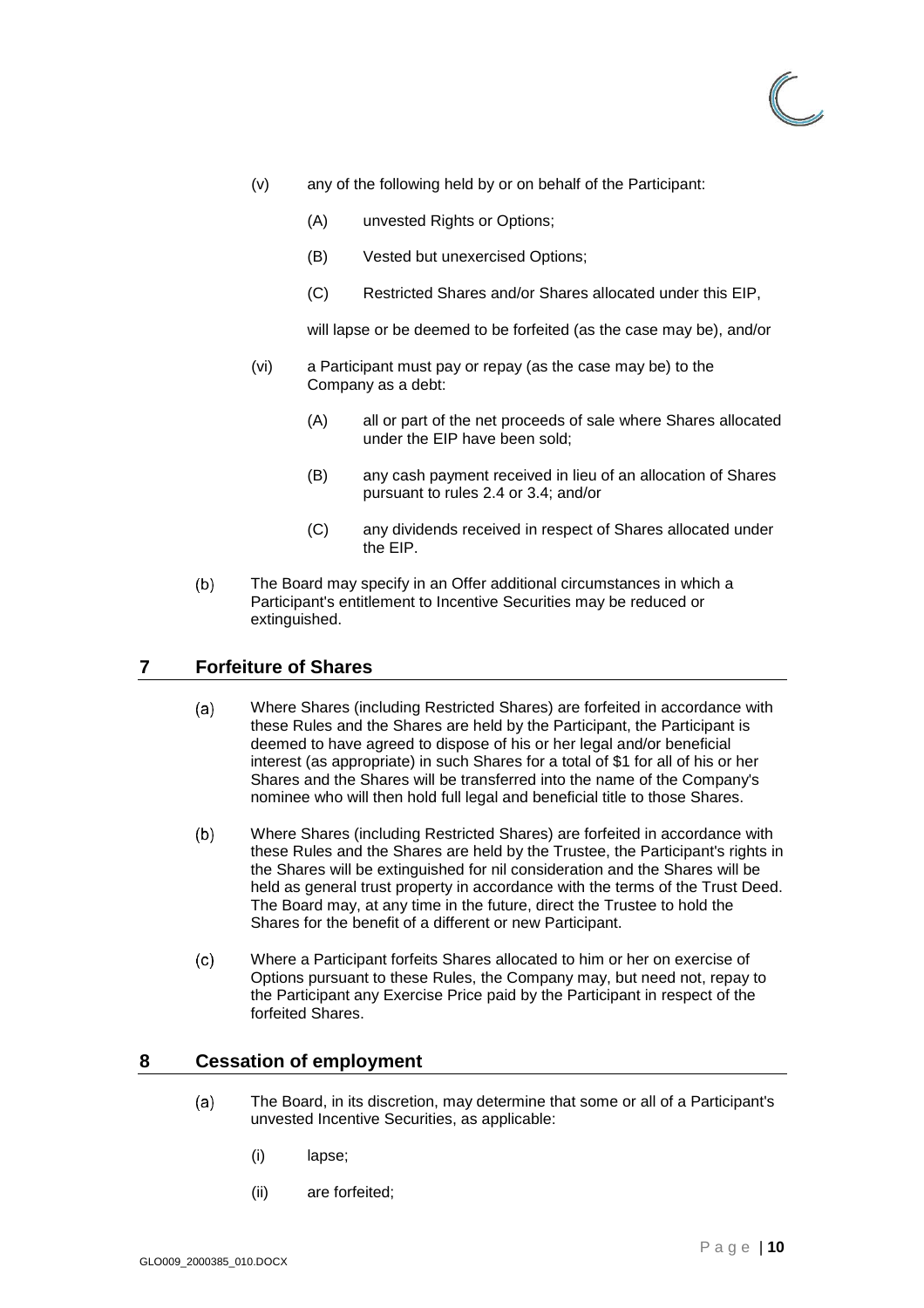

- (iii) Vest (immediately or subject to conditions);
- (iv) are only exercisable for a prescribed period and will otherwise lapse; and/or
- (v) are no longer subject to some of the restrictions (including any Vesting Condition) that previously applied,

as a result of the Participant ceasing to be an employee of the Group.

 $(b)$ The Board may specify in the Offer to the Participant (in accordance with rule [1.2\)](#page-3-4) how the Participant's Incentive Securities will be treated on cessation of employment. The applicable treatment may vary depending on the circumstances in which the Participant's employment ceases. In specifying a cessation treatment to apply to an Offer, the Board may preserve some or all of its discretion under rule [8](#page-12-1)[\(a\).](#page-12-3)

### <span id="page-13-0"></span>**9 Change of Control**

#### <span id="page-13-3"></span><span id="page-13-1"></span> $9.1$ **Change of Control Events**

- $(a)$ Subject to rule [9.1](#page-13-1)[\(b\),](#page-13-2) where there is:
	- (i) a Takeover Bid for Shares; or
	- (ii) another transaction, event or state of affairs,

that, in the Board's opinion, is likely to result in a change in the Control of the Company or should otherwise be treated in accordance with this rule (**Change of Control Event**), the Board may, in its absolute discretion, determine that all or a specified number of a Participant's Incentive Securities Vest or cease to be subject to restrictions (as applicable). For the avoidance of doubt:

- (iii) a Change of Control Event does not include an internal reorganisation of the structure, business and/or assets of the Group; and
- (iv) subject to rule [9.1](#page-13-1)[\(b\),](#page-13-2) if the Board does not make a determination pursuant to this rule [9.1](#page-13-1)[\(a\),](#page-13-3) then all of a Participant's Incentive Securities will remain on foot subject to the original terms of grant.
- <span id="page-13-2"></span> $(b)$ Without limiting rule [9.1](#page-13-1)[\(a\),](#page-13-3) where there is an actual change in the Control of the Company then, unless the Board determines otherwise, all unvested Incentive Securities will immediately Vest or cease to be subject to restrictions (as applicable) on a pro rata basis based on the portion of the Vesting Period that has elapsed.
- $(c)$ If only some of a Participant's unvested Incentive Securities will Vest under rule [9.1](#page-13-1)[\(a\)](#page-13-3) or [9.1](#page-13-1)[\(b\),](#page-13-2) all Incentive Securities that remain unvested will lapse, unless the Board determines a different treatment.
- Notwithstanding the default treatment set out in these Rules, the Board may  $(d)$ specify in the Offer to the Participant (in accordance with rule [1.2\)](#page-3-4) a particular treatment that will apply to unvested Incentive Securities in the context of a Change of Control Event. In determining a different change in Control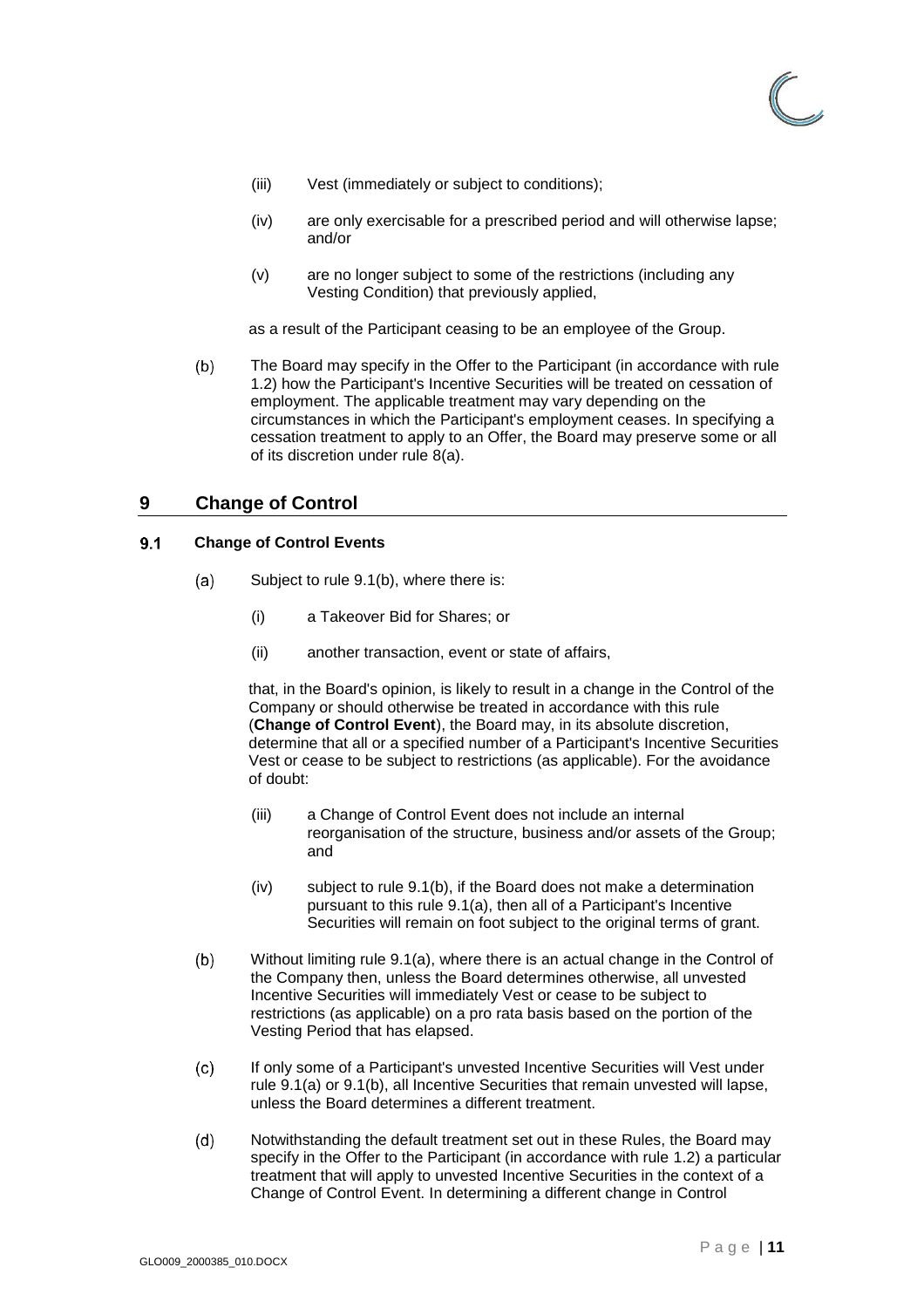

treatment to apply to an Offer, the Board may preserve some or all of its discretions under this rule [9.](#page-13-0)

#### <span id="page-14-0"></span> $9.2$ **Notification of Vesting**

Where some or all of a Participant's Incentive Securities Vest pursuant to rule [9.1,](#page-13-1) the Board will, as soon as reasonably practicable, give written notice to each Participant of the number of Incentive Securities that have Vested.

#### <span id="page-14-4"></span><span id="page-14-1"></span> $9.3$ **Treatment of Vested Incentive Securities**

- $(a)$ The Board has the discretion to determine the treatment of all Vested Incentive Securities (including those that Vest in accordance with rule 9.1) where a Change of Control Event occurs.
- $(b)$ Without limiting rule [9.3](#page-14-1)[\(a\),](#page-14-4) where there is an actual change in the Control of the Company then, unless the Board determines otherwise:
	- (i) all Vested Options will be exercisable for a period specified by the Board from the actual change in the Control of the Company and will lapse if not exercised within the specified period; and
	- (ii) any restrictions on Dealing imposed by the Board on Vested Incentive Securities will cease to have effect.

#### <span id="page-14-2"></span>9.4 **Acquisition of shares in Acquiring Company**

- If:
- $(a)$ a company (**Acquiring Company**) obtains Control of the Company as a result of a Change of Control Event; and
- $(b)$ the Company, the Acquiring Company and the Participant agree,

subject to applicable laws (including taxation laws, the Corporations Act and the Listing Rules) a Participant may, upon:

- $(c)$ Vesting of Rights; or
- $(d)$ exercise of Options,

be provided with shares of the Acquiring Company or its parent in lieu of Shares in such manner as the parties may agree (including by a replacement security or exchange of Shares issued on Vesting or exercise) and on substantially the same terms and on substantially the same conditions but with any necessary or appropriate adjustments to the number and kind of shares.

### <span id="page-14-5"></span><span id="page-14-3"></span>**10 Power to adjust Rights and/or Options and the Exercise Price**

 $(a)$ Subject to rule [10](#page-14-3)[\(b\),](#page-15-2) prior to the allocation of Shares to a Participant upon Vesting of Rights or exercise of Options, the Board may grant additional Rights or Options or make any adjustments it considers appropriate to the terms of a Right and/or Option granted to that Participant in order to minimise or eliminate any material advantage or disadvantage to a Participant resulting from a corporate action by, or capital reconstruction in relation to, the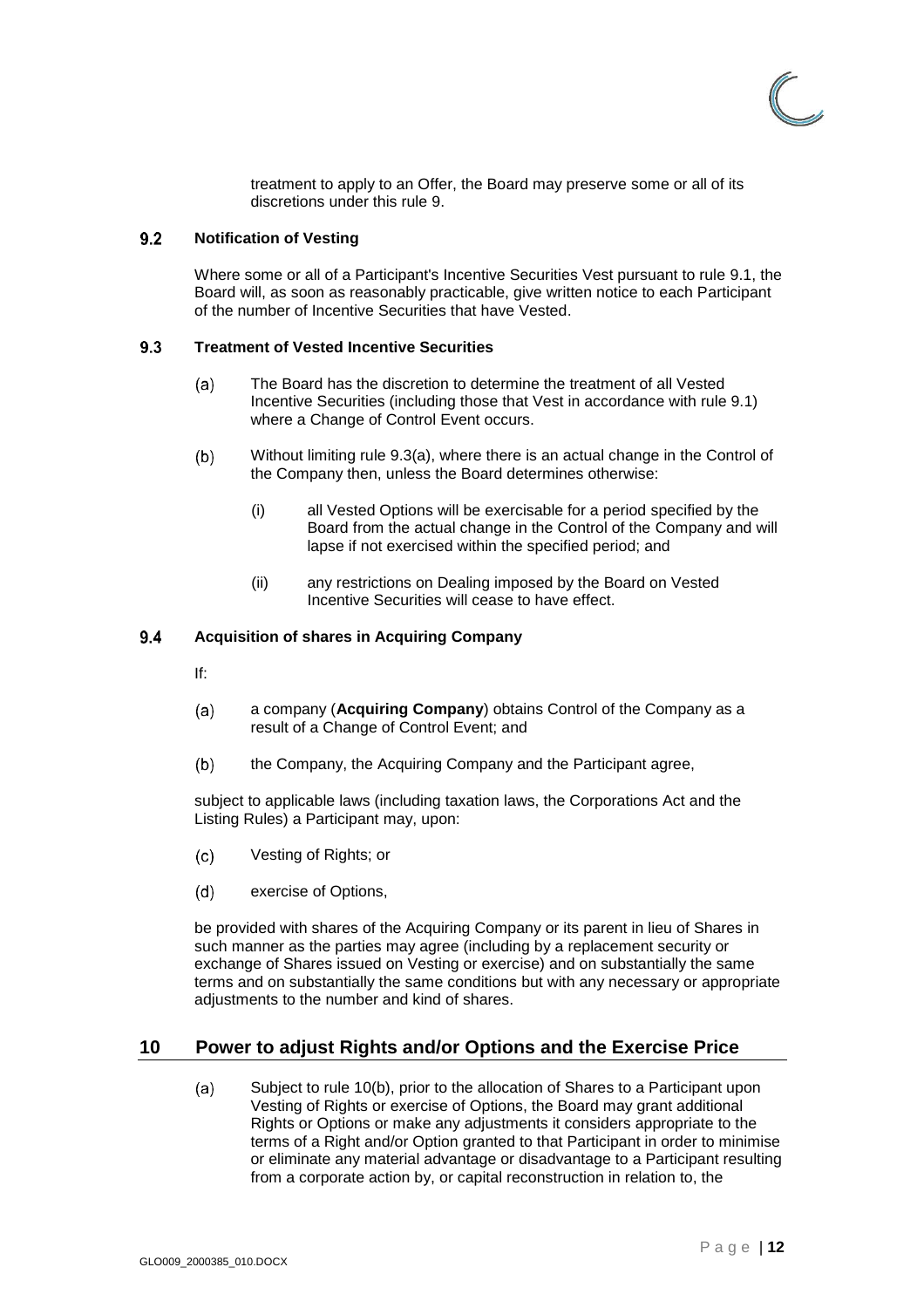

Company, including but not limited to any return of capital. Adjustments that may be made include adjustments to:

- <span id="page-15-3"></span>(i) the number of Rights or Options to which the Participant is entitled;
- <span id="page-15-4"></span>(ii) the number of Shares to which the Participant is entitled upon Vesting of Rights or exercise of Options;
- <span id="page-15-5"></span>(iii) any amount payable on Vesting of Rights or exercise of Options (including the Exercise Price); or
- (iv) where appropriate, a combination of paragraphs [\(i\),](#page-15-3) [\(ii\)](#page-15-4) and/or [\(iii\)](#page-15-5) above.
- <span id="page-15-2"></span> $(b)$ Without limiting rule [10](#page-14-3)[\(a\),](#page-14-5) if:
	- (i) Shares are issued pro rata to the Company's shareholders generally by way of a rights issue, Options will be adjusted in accordance with ASX Listing Rule 6.22.2 (or any replacement rule); or
	- (ii) Shares are issued pro rata to the Company's shareholders generally by way of a bonus issue (other than an issue in lieu of dividends or by way of a dividend reinvestment) involving capitalisation of reserves of distributable profits, Options and Rights will be adjusted in the manner required by the Listing Rules; or
	- (iii) any reorganisation (including consolidation, subdivision, reduction or return) of the issued capital of the Company is effected, Options and Rights will be adjusted in the manner required by the Listing Rules.
- $(c)$ Where additional Rights or Options are granted to the Participant under this rule 10, such Rights or Options will be subject to the same terms and conditions as the original Rights or Options granted to the Participant (including without limitation, any Vesting Conditions), unless the Board determines otherwise.
- $(d)$ The Board must, as soon as reasonably practicable after making any additional grants or adjustments under this rule [10,](#page-14-3) give notice in writing to any affected Participant.

### <span id="page-15-0"></span>**11 Dividends and other rights**

#### <span id="page-15-1"></span> $11.1$ **Dividends and other rights associated with Shares**

- Subject to the terms of any Trust Deed (if applicable) or Offer, the following  $(a)$ rules apply in respect of Shares allocated to, or on behalf of, a Participant under this EIP (including Restricted Shares allocated under rule [4.1\)](#page-9-2):
	- (i) the Participant is entitled to receive all dividends and other distributions or benefits payable to the Participant or to the Trustee in respect of the Shares;
	- (ii) the Participant is entitled to exercise, or to direct the Trustee in writing how to exercise, the voting rights attaching to the Shares, either generally or in a particular case;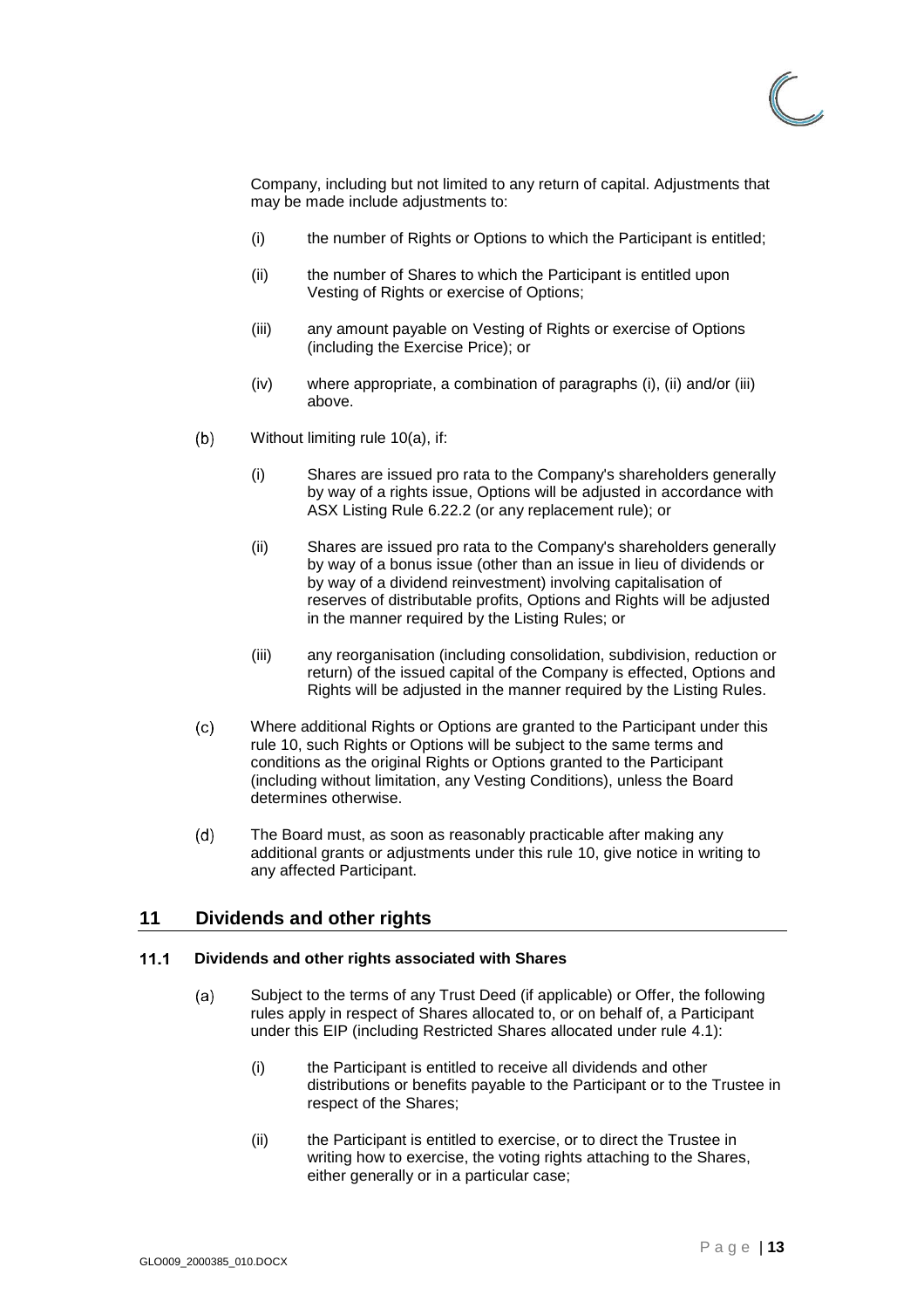

- (iii) any bonus shares that are issued in respect of the Shares will be issued to the Participant, or to the Trustee on the Participant's behalf, and will be held by the Participant or Trustee as Shares subject to the same terms, conditions and restrictions on Dealing (if any) as the Shares in respect of which they were issued; and
- (iv) if rights arise on a rights issue in respect of the Shares, the Participant may Deal with or exercise those rights, or instruct the Trustee (if applicable) in relation to those rights in accordance with the Trust Deed. If the Shares are held by the Trustee on the Participant's behalf and the Participant does not instruct the Trustee how to Deal with the rights, the rights will be Dealt with in accordance with the Trust Deed.

### <span id="page-16-2"></span><span id="page-16-0"></span> $11.2$ **Dividend equivalent payments and other rights associated with Rights and Options**

- Unless or until Shares are allocated to a Participant following Vesting or  $(a)$ exercise of their Rights or Options (as applicable), the Participant has no interest in those Shares in respect of which the Right or Option was granted.
- <span id="page-16-3"></span>Notwithstanding rule [11.2](#page-16-0)[\(a\),](#page-16-2) the Board may determine at the time an Offer is  $(b)$ made that a dividend equivalent payment will be paid to a Participant who becomes entitled to an allocation of Shares (or equivalent cash amount) following the Vesting or exercise of Rights or Options granted to that Participant (as applicable) under that Offer.
- $(c)$ Subject to the terms of any Offer, a dividend equivalent payment:
	- (i) will be approximately equal to the amount of dividends that would have been payable to the Participant had they been the owner of the Shares referred to in rule [11.2](#page-16-0)[\(b\)](#page-16-3) during the Vesting Period;
	- (ii) will not be grossed up or otherwise adjusted to account for any tax consequences which would have applied if the Participant had actually been paid a dividend; and
	- (iii) may be satisfied through the allocation of Shares or payment of cash.

### <span id="page-16-4"></span><span id="page-16-1"></span>**12 Withholding**

- $(a)$ If the Company, the Group, a Group Company, the Trustee or a Plan administrator is obliged, or reasonably believes it may have an obligation, as a result of or in connection with any grant of Incentive Securities or allocation of Shares under this EIP, to account for:
	- (i) income tax or employment taxes under any wage, withholding or other arrangements; or
	- (ii) any other tax, social security contributions or levy or charge of a similar nature,

that is a liability of the Participant, then the relevant Group Company is entitled to be reimbursed by the Participant for the amount or amounts so paid or payable.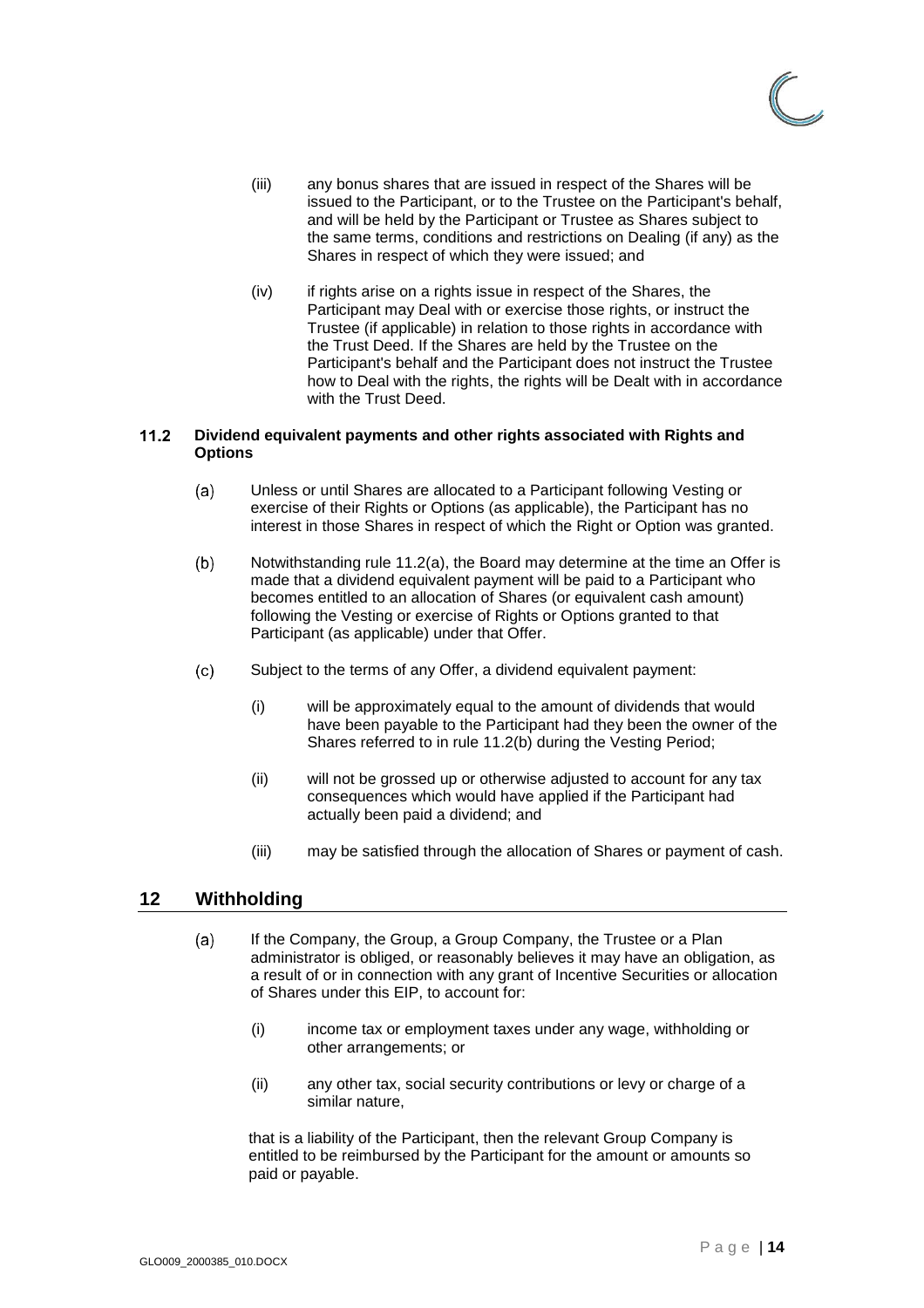

- $(b)$ Where rule [12](#page-16-1)[\(a\)](#page-16-4) applies, the relevant Group Company, the Trustee or the Plan administrator is not obliged to grant any Incentive Securities, to allocate Shares or to make a cash payment in accordance with rules [2.2\(d\)](#page-6-4) or [3.2\(e\)](#page-8-4) unless the Company is satisfied that arrangements for payment or reimbursement of the amounts referred to in rule [12](#page-16-1)[\(a\)](#page-16-4) have been made. Those arrangements may include, without limitation:
	- (i) the provision by the Participant of sufficient funds to reimburse the Group Company, Trustee or Plan administrator for the amount (by salary deduction, reduction of any amount owed by the Group to the Participant or otherwise);
	- (ii) the sale on behalf of the Participant of Shares allocated pursuant to these Rules for payment or reimbursement of these amounts, as well as the costs of any such sale;
	- (iii) a reduction in any amount payable to the Participant in lieu of an allocation of Shares under these Rules;
	- (iv) the Participant forgoing their entitlement to an equivalent number of Shares that would otherwise be allocated to the Participant; or
	- (v) lapse or forfeiture of a sufficient number of Rights, Options and/or Shares to satisfy the debt the Participant owes to the Group Company, Trustee or Plan administrator. Unless the Group Company, Trustee or Plan administrator (as applicable) and the Participant agree to use a different valuation, any Rights, Options and/or Shares lapsed or forfeited (as applicable) under this rule will be valued at the Current Market Price on the date of lapse or forfeiture.

### <span id="page-17-0"></span>**13 Amendments**

#### <span id="page-17-2"></span><span id="page-17-1"></span> $13.1$ **Power to make amendments**

- $(a)$ Subject to rule [13.2,](#page-18-0) the Board may at any time by resolution:
	- (i) amend or add to (**amend**) all or any of the provisions of the EIP;
	- (ii) amend the terms or conditions of any Incentive Security granted under the EIP; or
	- (iii) suspend or terminate the operation of the EIP.
- $(b)$ Notwithstanding rule [13.2,](#page-18-0) the Board may waive, amend or replace any Vesting Condition attaching to an Incentive Security if the Board determines that the original Vesting Condition is no longer appropriate or applicable (including, without limitation, where a Vesting Condition refers to a particular stock market index that is no longer published or there is a corporate action by the Company, including a discounted rights issue, which impacts on the Vesting Condition), provided that the interests of the relevant Participant are not, in the opinion of the Board, materially prejudiced or advantaged relative to the position reasonably anticipated at the time of the grant.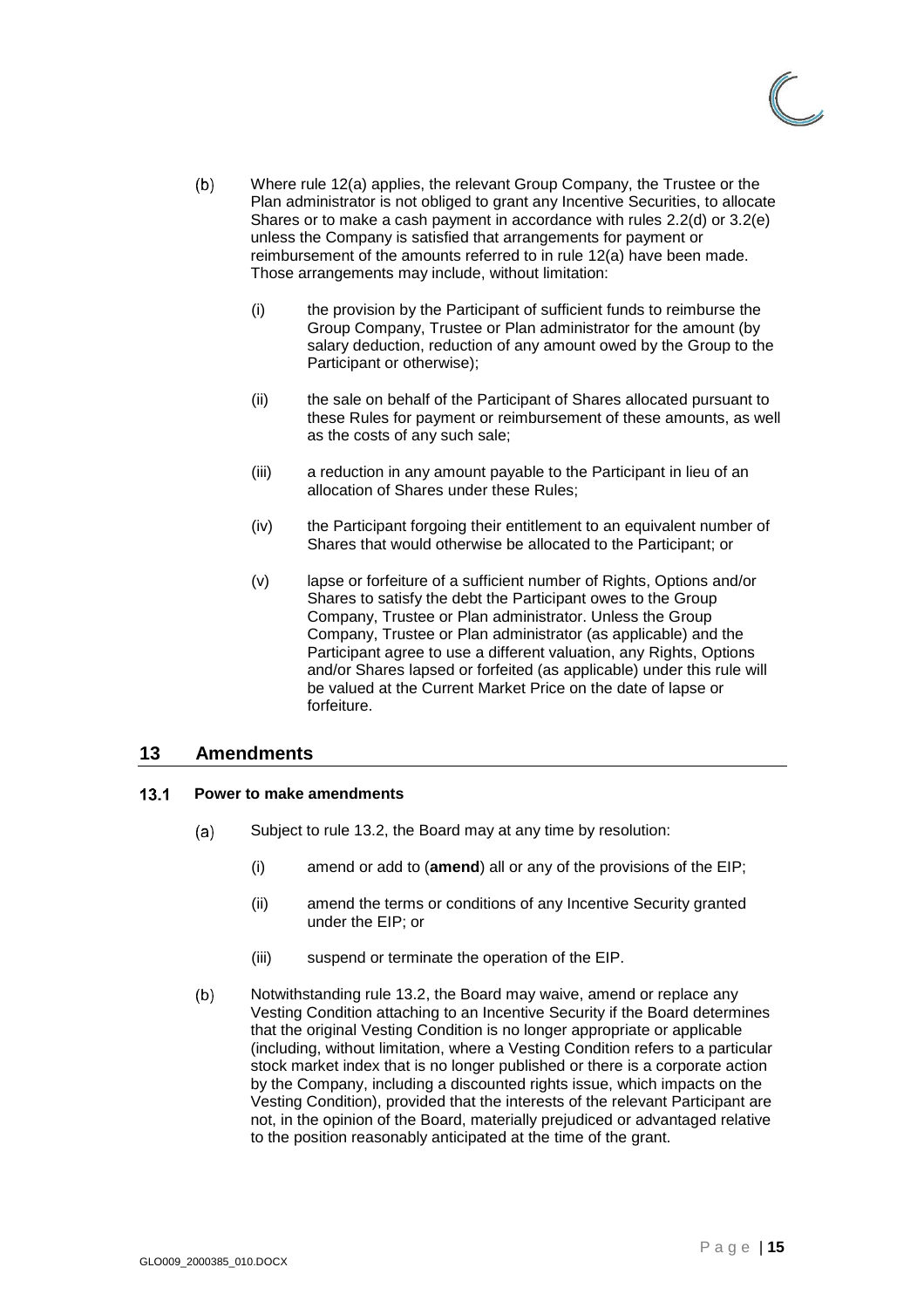

#### <span id="page-18-0"></span> $13.2$ **Restrictions on amendments**

Without the consent of the Participant, the Board may not exercise its powers under rule [13.1\(a\)\)](#page-17-2) in a manner which reduces the rights of the Participant in respect of any Incentive Security or Share already granted other than an amendment introduced primarily:

- for the purpose of complying with or conforming to present or future laws  $(a)$ governing or regulating the maintenance or operation of the ElP or similar plans, in any jurisdiction in which invitations under the EIP have been made;
- $(b)$ to correct any manifest error or mistake; or
- $(c)$ to take into consideration possible adverse tax implications in respect of the EIP arising from, amongst others, adverse rulings, changes to tax legislation and/or changes in the interpretation of tax legislation by a court of competent jurisdiction.

#### <span id="page-18-1"></span> $13.3$ **Notice of amendment**

As soon as reasonably practicable after making any amendment under rule [13.1,](#page-17-1) the Board will give notice in writing of that amendment to any Participant affected by the amendment.

### <span id="page-18-2"></span>**14 Participants based overseas**

#### <span id="page-18-3"></span> $14.1$ **Overseas transfers**

If a Participant is transferred to work in another country and, as a result of that transfer:

- $(a)$ the Participant or any Group Company would suffer a tax disadvantage in relation to their Incentive Securities (this being demonstrated to the satisfaction of the Board);
- $(b)$ the Company would be restricted in its ability to Vest Incentive Securities and/or allocate Shares to the Participant; or
- $(c)$ the Participant would become subject to restrictions on their ability to Deal with the Incentive Securities or any Shares allocated to the Participant in respect of those Incentive Securities because of the security laws or exchange control laws of the country to which he or she is transferred,

then, if the Participant continues to hold an office or employment with the Group, the Board may decide that:

- $(d)$ some or all of the Participant's Restricted Shares or Rights will Vest;
- some or all of the Participant's Options will Vest and become exercisable;  $(e)$
- some or all of the Participant's Options or Rights will be settled in cash in lieu  $(f)$ of Shares; or
- $(g)$ any other treatment that the Board determines will apply in relation to some or all of a Participant's Incentive Securities,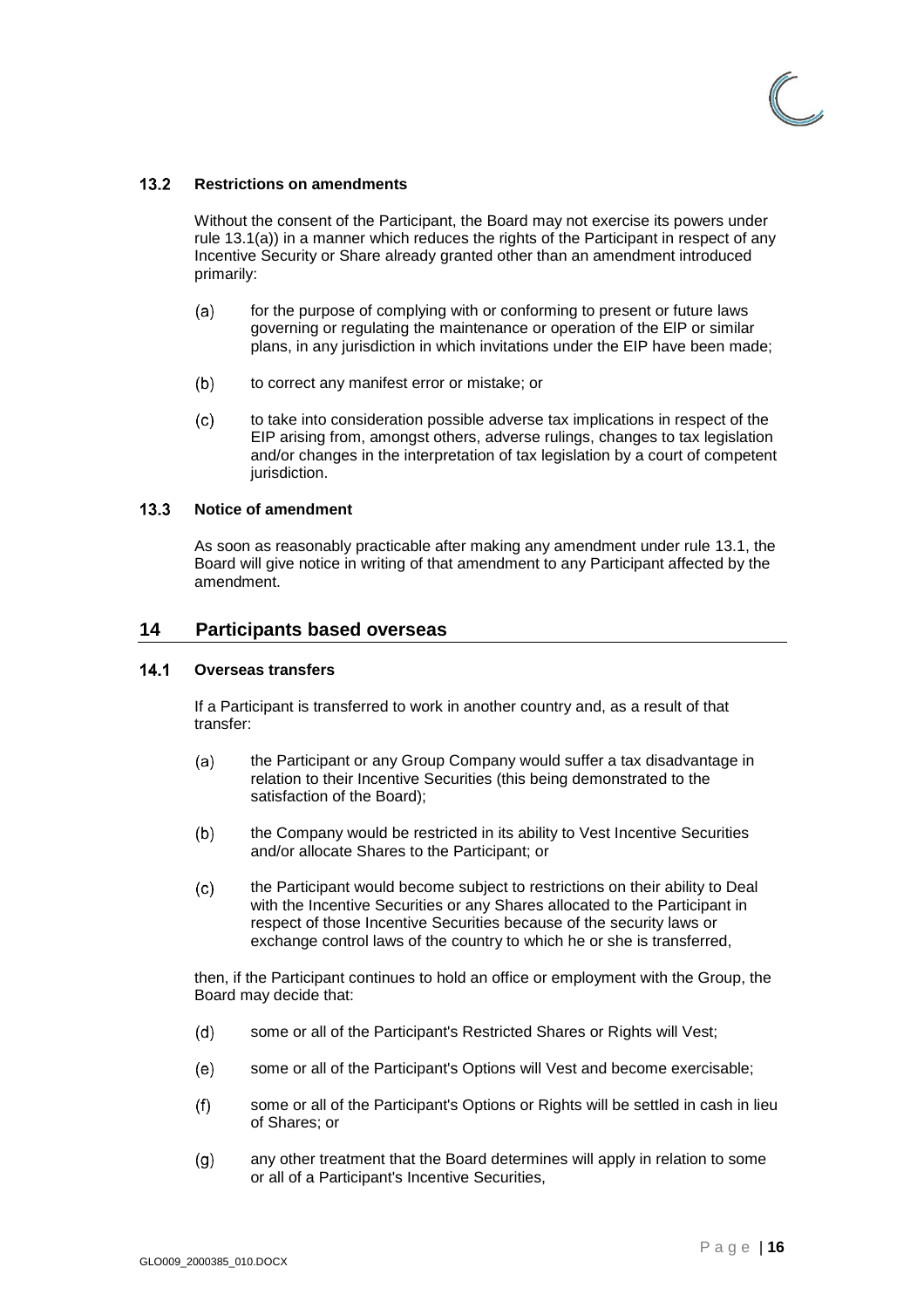

with the balance (if any) continuing to be held on the original terms.

#### <span id="page-19-0"></span> $14.2$ **Non-Australian residents**

The Board may adopt additional rules of the EIP that will apply to a grant made to an Eligible Employee who is a resident in a jurisdiction other than Australia, including by attaching a schedule to these Rules. The remaining provisions of these Rules will apply subject to whatever alterations or additions the Board may determine having regard to any securities, exchange control, taxation or other laws and/or regulations or any other matter that the Board considers directly or indirectly relevant. To the extent of any inconsistency, any additional rules adopted by the Board under this rule will prevail over any other provision of these Rules.

### <span id="page-19-1"></span>**15 Miscellaneous**

#### <span id="page-19-2"></span> $15.1$ **Shares issued under the EIP**

- Any Shares issued under the EIP will rank equally in all respects with other  $(a)$ Shares for the time being on issue by the Company (for example, having rights with respect to voting, dividends and other distributions, and in the event of a winding up of the Company), except in relation to any rights attaching to such Shares by reference to a record date prior to the date of their issue.
- $(b)$ If the Company is listed, the Company will apply for quotation of Shares issued under the EIP within the period required by the Listing Rules.

#### <span id="page-19-3"></span> $15.2$ **Rights and obligations of Participants**

- $(a)$ Unless the subject of an express provision in an employment contract, the rights and obligations of any Participant under the terms of their office, employment or contract with the Group are not affected by their participation in the EIP.
- $(b)$ Participation in the EIP does not confer on any Participant any right to future employment and does not affect any rights which any member of the Group may have to terminate the employment of any Participant.
- $(c)$ These Rules will not form part of and are not incorporated into any contract of any Participant (whether or not they are an employee of the Group).
- $(d)$ The grant of Incentive Securities on a particular basis in any year does not create any right or expectation of the grant of Incentive Securities on the same basis, or at all, in any future year.
- $(e)$ No Participant has any right to compensation for any loss in relation to the EIP, including:
	- (i) any loss or reduction of any rights or expectations under the ElP in any circumstances or for any reason (including lawful or unlawful termination of employment or the employment relationship);
	- (ii) any exercise of a discretion or a decision taken in relation to a grant of Incentive Securities or in relation to the EIP, or any failure to exercise a discretion under these Rules;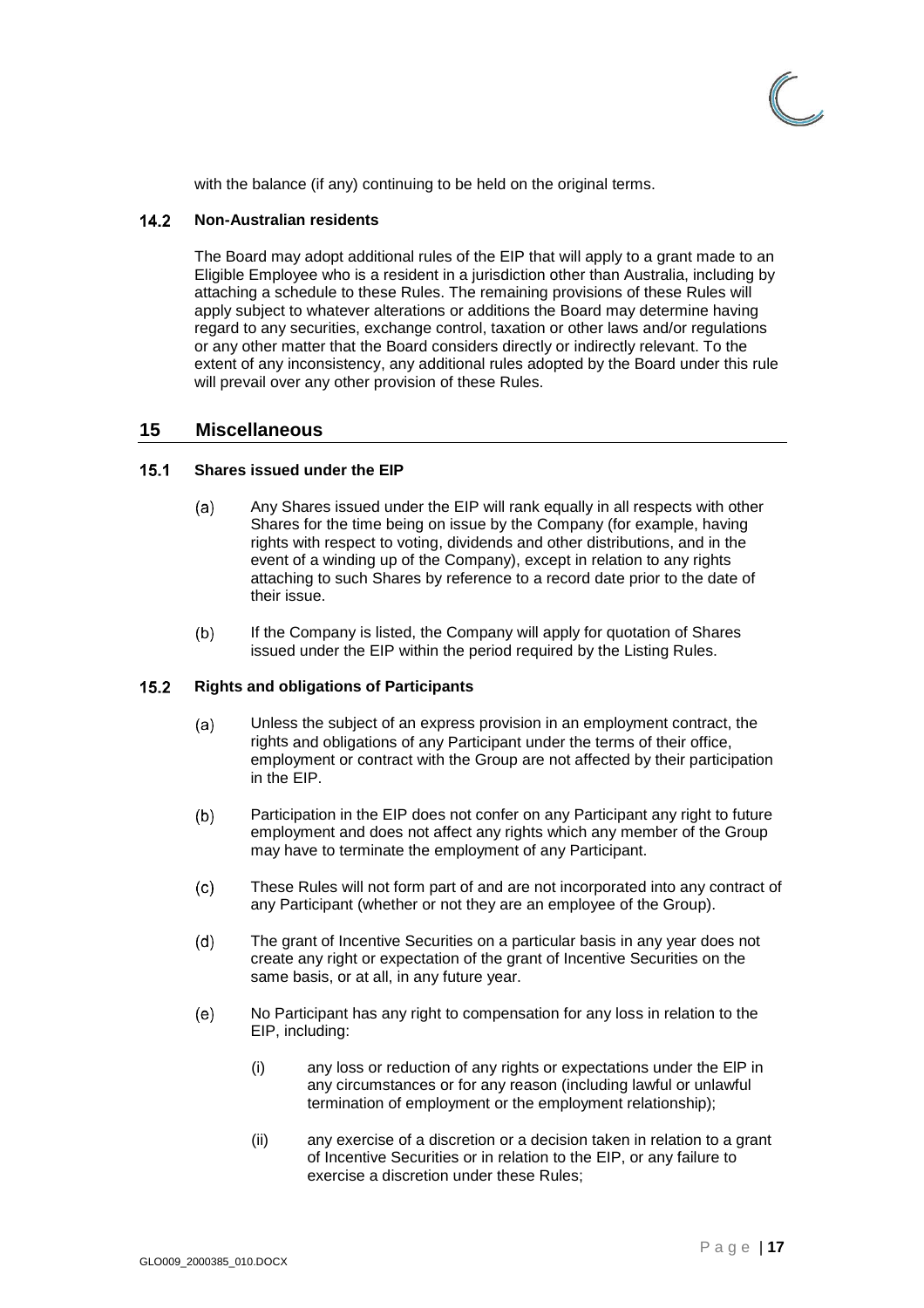

- (iii) the operation, suspension, termination or amendment of the EIP; or
- (iv) lapse or forfeiture (as applicable) of any Incentive Securities.
- $(f)$ The Participant irrevocably appoints each company secretary of the Company (or any other officer of the Company authorised by the Board for this purpose) as his or her attorney to do anything necessary to:
	- (i) allocate Shares to the Participant in accordance with these Rules;
	- (ii) effect a forfeiture of Shares in accordance with these Rules (including rule [7](#page-12-0) or the terms of an Offer); and
	- (iii) execute transfers of Shares in accordance with these Rules.

#### <span id="page-20-0"></span> $15.3$ **Power of the Board to administer the EIP**

- $(a)$ The EIP is administered by the Board, which has power to:
	- (i) determine appropriate procedures for administration of the EIP consistent with these Rules including to implement an employee share trust for the purposes of delivering and holding Shares on behalf of Participants upon the grant of Restricted Shares or the Vesting of Rights or exercise of Options; and
	- (ii) delegate to any one or more persons for such period and on such conditions as it may determine the exercise of any of its powers or discretions arising under the EIP.
- $(b)$ Except as otherwise expressly provided in the EIP, the Board has absolute and unfettered discretion to act or refrain from acting under or in connection with the EIP and in the exercise of any power or discretion under the EIP.

#### <span id="page-20-1"></span> $15.4$ **Waiver of terms and conditions**

Notwithstanding any other provisions of the EIP, the Board may at any time waive in whole or in part any terms or conditions (including any Vesting Condition) in relation to any Incentive Securities or Shares granted to a Participant.

#### <span id="page-20-2"></span> $15.5$ **Application of Corporations Act and Listing Rules**

Notwithstanding any other provisions of the EIP, Incentive Securities and Shares will not be allocated, issued, acquired, transferred or otherwise dealt with under the EIP if to do so would:

- $(a)$ contravene the Corporations Act, the Listing Rules (if applicable), the Class Order (if being relied on) or any other applicable laws (including any applicable foreign law); or
- $(b)$ require the Company or any Group Company to pay, provide, or procure the payment or provision of, any money or benefits to the Participant which would require shareholder approval under Part 2D.2, Division 2 of the Corporations Act.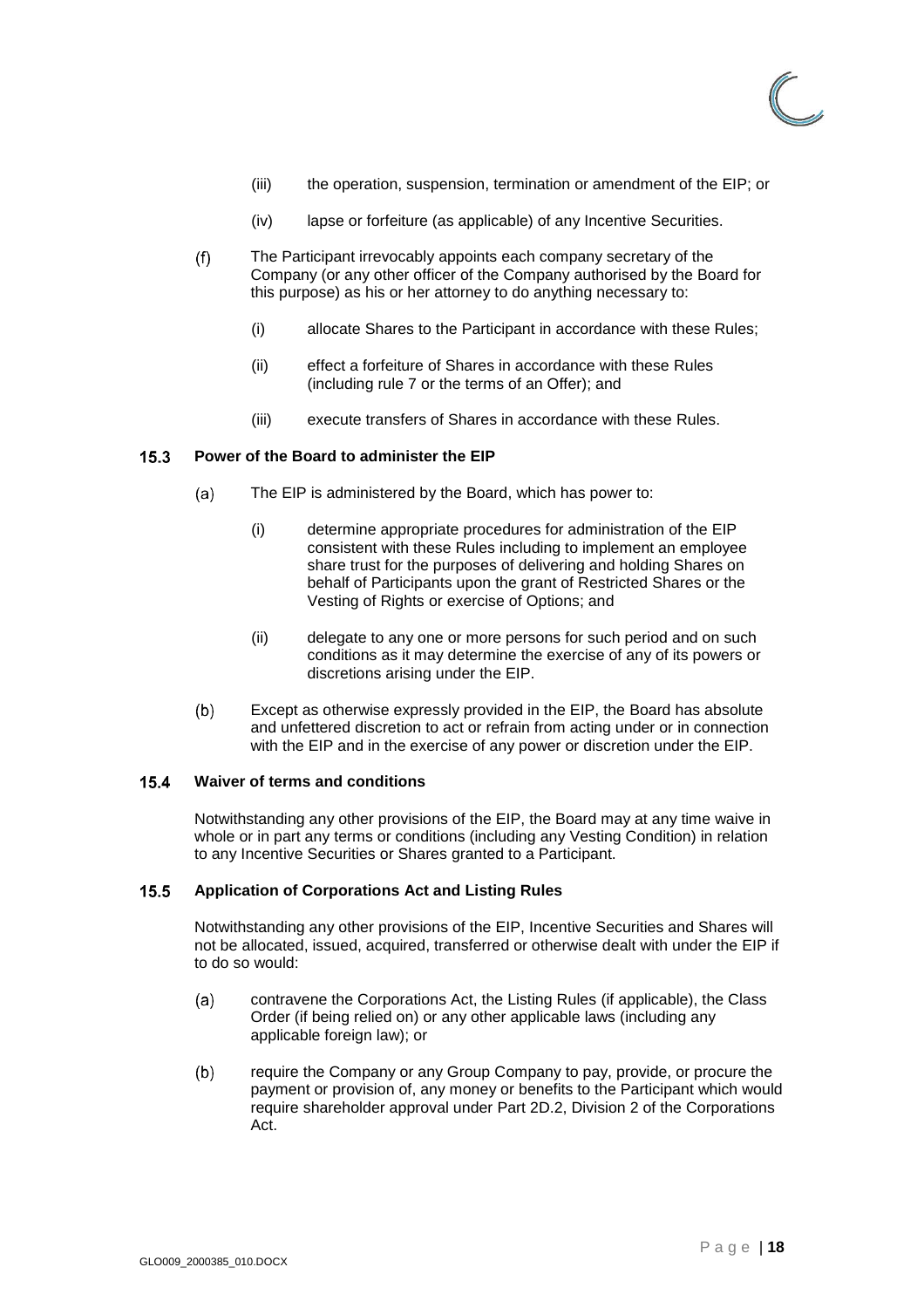

#### <span id="page-21-0"></span> $15.6$ **Dispute or disagreement**

In the event of any dispute, disagreement or uncertainty as to the interpretation of the EIP, or as to any question or right arising from or related to the EIP or to any Incentive Securities or Shares granted under it, the decision of the Board is final and binding.

#### <span id="page-21-1"></span> $15.7$ **Approved leave of absence**

Subject to applicable laws, at the discretion of the Board, a Participant who is granted an approved leave of absence and who exercises their right to return to work under any applicable award, enterprise agreement, other agreement, statute or regulation may be treated as not having ceased to be an employee for the purposes of rule [8](#page-12-1) of the Rules. Whether a Participant who is granted leave without pay is deemed to have ceased employment will be determined with reference to the Group's policies and any applicable laws.

#### <span id="page-21-2"></span> $15.8$ **Communication**

- $(a)$ Any notice or other communication provided under or in connection with the EIP may be given by personal delivery or by sending the same by post, email or facsimile to:
	- (i) in the case of a company, to its registered office;
	- (ii) in the case of an individual, to the individual's last notified address; or
	- (iii) where a Participant is a Director or employee of the Group, either to the Participant's last known address, email address or to the address of the place of business at which the Participant performs the whole or substantially the whole of the duties of the Participant's office or employment.
- $(b)$ Where a notice or other communication is given by post, it is deemed to have been received 48 hours (or, where given by post to an address outside of Australia, five days) after it was put into the post properly addressed and stamped. Where a notice or other communication is given by facsimile or email, it is deemed to have been received on completion of transmission.

#### <span id="page-21-3"></span>15.9 **Data protection**

Subject to any applicable laws, by participating in the Plan, the Participant consents to the holding and processing of personal data provided by the Participant to the Group, the administrator of the Plan or the Trustee, for all purposes with regard to the operation of the Plan. These include, but are not limited to:

- $(a)$ administering and maintaining Participant records;
- $(b)$ providing information to the Trustee, registrars, brokers, printers or third party administrators of the Plan;
- $(c)$ providing information to any regulatory authority (including the Australian Tax Office) where required under law; and
- providing information to future purchasers of a Group Company or the  $(d)$ business in which the Participant works.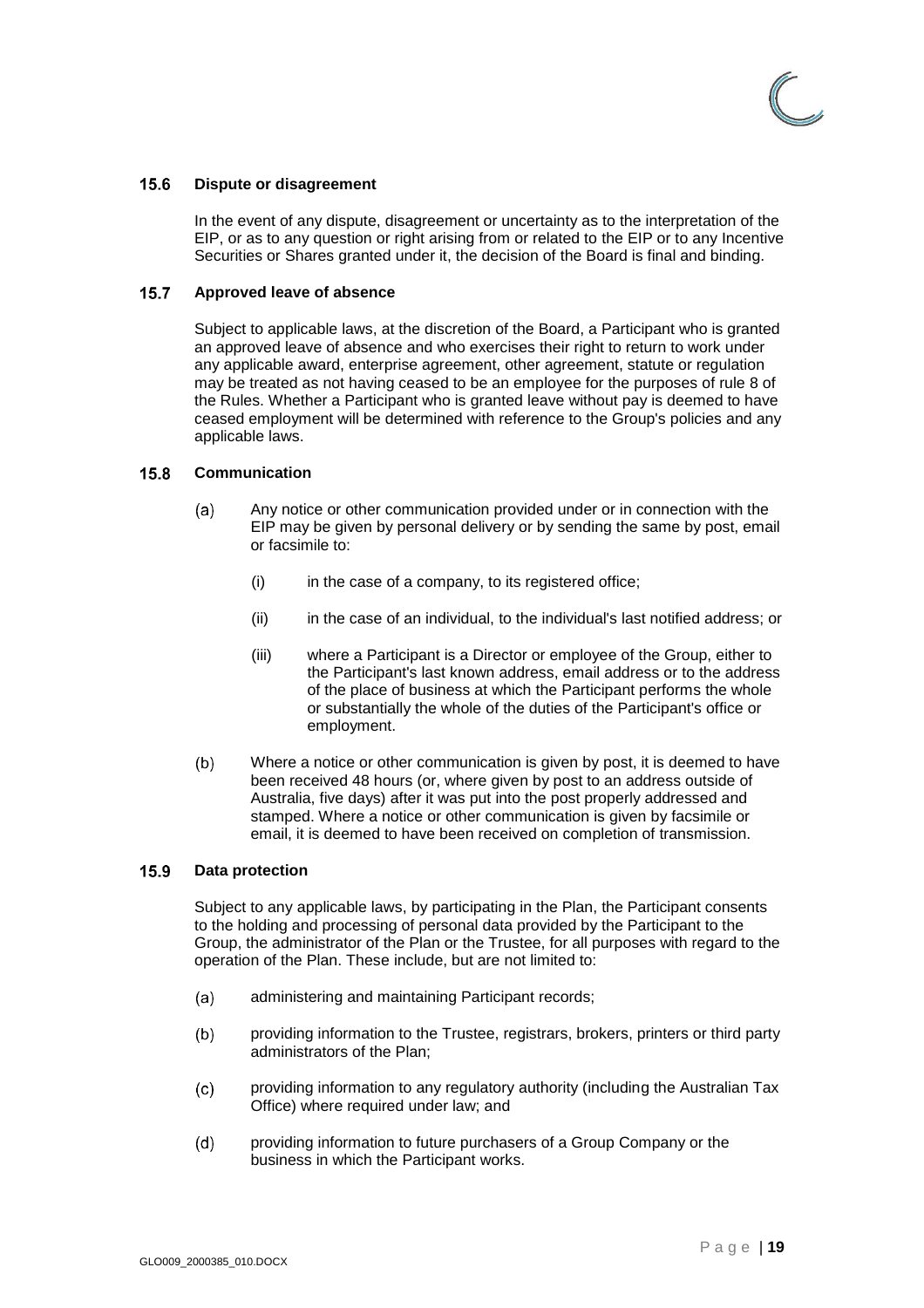

### <span id="page-22-0"></span>15.10 Tax

Unless otherwise required by law, no Group Company is responsible for any Tax which may become payable by a Participant as a consequence of or in connection with the grant of any Incentive Securities, the allocation of any Shares or any Dealing with any Incentive Securities or any Shares.

### <span id="page-22-1"></span>**Laws governing EIP**

The EIP, and any Incentive Securities granted and Shares allocated under it, are governed by the laws of Victoria and the Commonwealth of Australia.

\* \* \*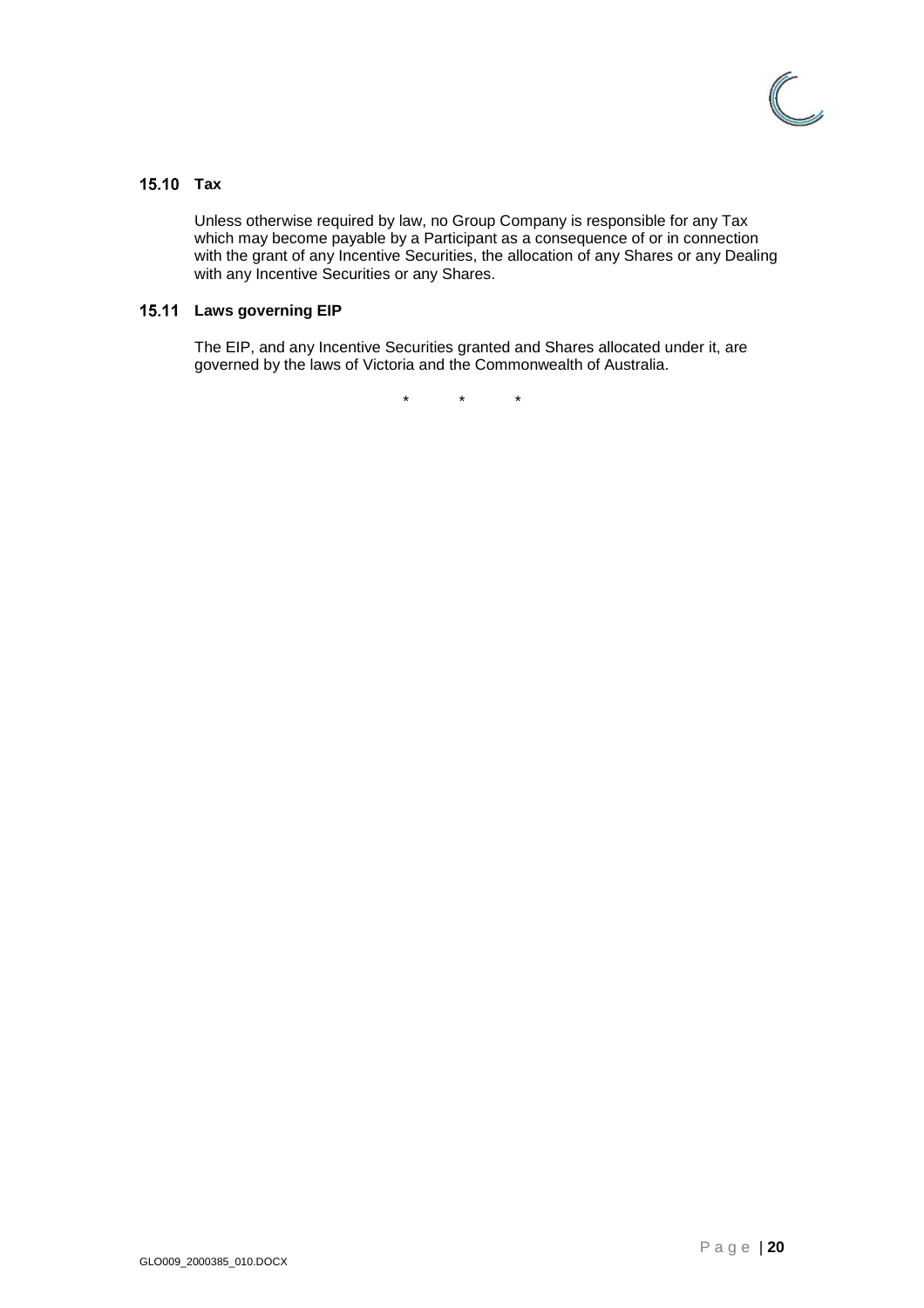

# <span id="page-23-0"></span>**Part D**

# <span id="page-23-1"></span>**16 Definition and Interpretation**

#### <span id="page-23-2"></span> $16.1$ **Definitions**

| <b>Defined term</b>                      | <b>Meaning</b>                                                                                                                                                                                                                                                    |  |  |
|------------------------------------------|-------------------------------------------------------------------------------------------------------------------------------------------------------------------------------------------------------------------------------------------------------------------|--|--|
| <b>ASX</b>                               | ASX Limited ACN 008 624 691 or the Australian Securities<br>Exchange, as the context requires.                                                                                                                                                                    |  |  |
| <b>Board</b>                             | the board of directors of the Company, any committee of the<br>board or a duly authorised person or body to which the board<br>has delegated its powers under this EIP.                                                                                           |  |  |
| <b>Casual Employee</b>                   | an individual who is, or who might reasonably be expected to<br>be, engaged to work the number of hours that are the pro rata<br>equivalent of 40% or more of a comparable full time position<br>with a Group Company.                                            |  |  |
| <b>Change of Control</b><br><b>Event</b> | has the meaning given in rule 9.1(a).                                                                                                                                                                                                                             |  |  |
| <b>Class Order</b>                       | ASIC Class Order 14/1000, or any amendment or<br>replacement of that Class Order.                                                                                                                                                                                 |  |  |
| Company                                  | Global Health Limited ACN 091 377 892.                                                                                                                                                                                                                            |  |  |
| <b>Contractor</b>                        | means:                                                                                                                                                                                                                                                            |  |  |
|                                          | an individual with whom a Group Company has<br>(a)<br>entered into a contract for the provision of services<br>under which the individual performs work for a Group<br>Company; or                                                                                |  |  |
|                                          | (b)<br>a company with whom a Group Company has entered<br>into a contract for the provision of services under<br>which an individual who is a director of the company<br>or their spouse, performs work for a Group Company,                                      |  |  |
|                                          | where the individual who performs the work under the<br>contract is, or might reasonably be expected to be, engaged<br>to work the number of hours that are the pro rata equivalent of<br>40% or more of a comparable full time position with a Group<br>Company. |  |  |
| <b>Control</b>                           | the meaning given in section 50AA of the Corporations Act.                                                                                                                                                                                                        |  |  |
| <b>Corporations Act</b>                  | Corporations Act 2001 (Cth).                                                                                                                                                                                                                                      |  |  |
| <b>Current Market Price</b>              | in relation to a Share, the arithmetic average of the daily<br>volume weighted average market price (rounded to the<br>nearest cent) of all Shares sold on ASX during the previous<br>ten trading days, or any other calculation as determined by                 |  |  |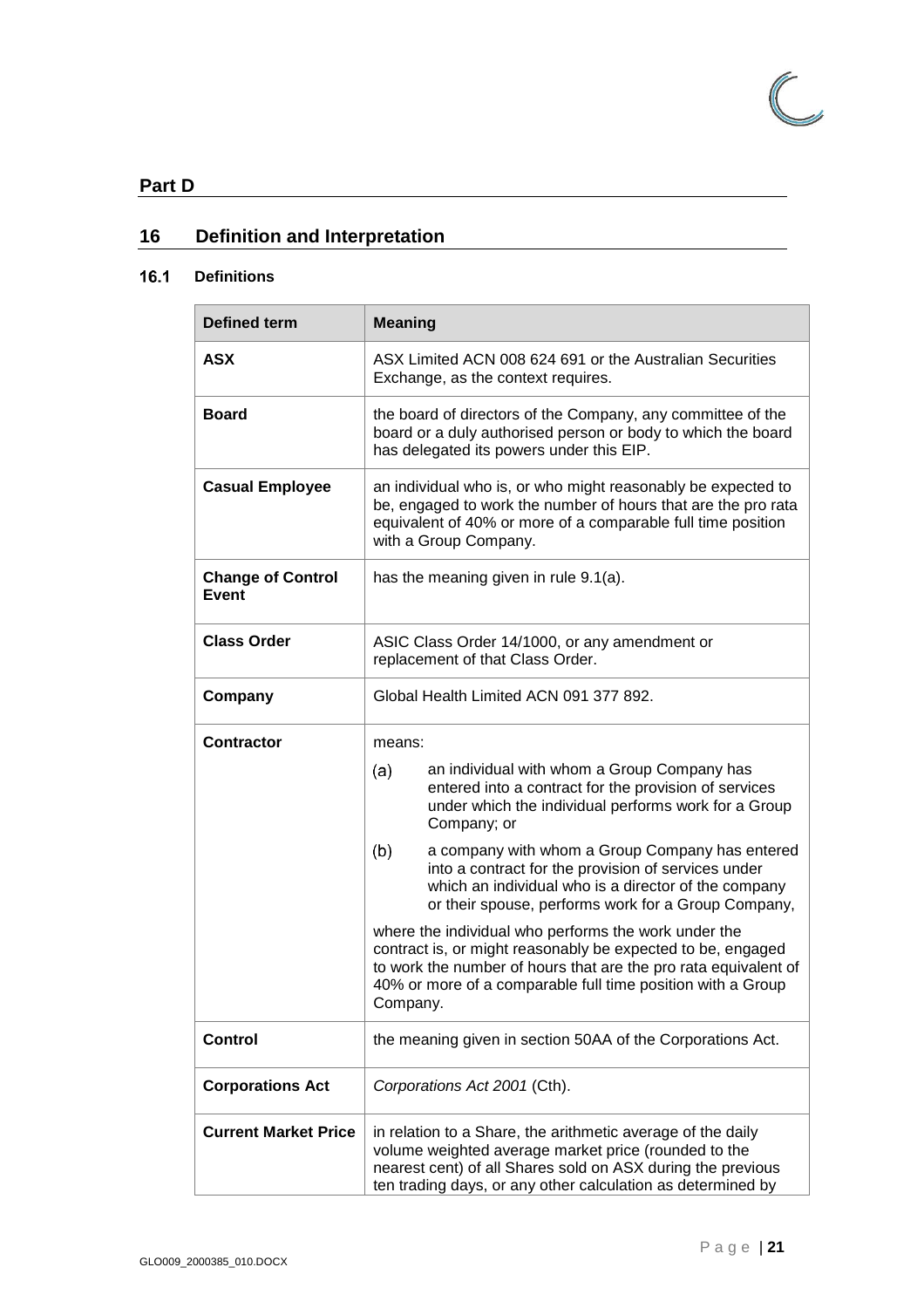

| <b>Defined term</b>                                            | <b>Meaning</b>                                                                                                                                                                                                                                                                                                                                                                                             |  |  |  |
|----------------------------------------------------------------|------------------------------------------------------------------------------------------------------------------------------------------------------------------------------------------------------------------------------------------------------------------------------------------------------------------------------------------------------------------------------------------------------------|--|--|--|
|                                                                | the Board.                                                                                                                                                                                                                                                                                                                                                                                                 |  |  |  |
| <b>Deal or Dealing</b>                                         | in relation to an Incentive Security or Share (as the case may<br>be), any dealing, including but not limited to:                                                                                                                                                                                                                                                                                          |  |  |  |
|                                                                | (a)<br>a sale, transfer, assignment, encumbrance, option,<br>swap, or any other alienation of all or any part of the<br>rights attaching to the Incentive Security or Share;                                                                                                                                                                                                                               |  |  |  |
|                                                                | (b)<br>any attempt to do any of the actions set out in<br>paragraph (a) above; and                                                                                                                                                                                                                                                                                                                         |  |  |  |
|                                                                | any hedging (including any dealing with a derivative<br>(c)<br>instrument intended to "lock in" a profit relating to an<br>Incentive Security, and any other transactions in<br>financial products that operate to limit the economic<br>risk associated with holding an Incentive Security.                                                                                                               |  |  |  |
| <b>Director</b>                                                | a director of the Company.                                                                                                                                                                                                                                                                                                                                                                                 |  |  |  |
| <b>EIP or Plan</b>                                             | the Global Health Limited Equity Incentive Plan as set out in<br>these Rules.                                                                                                                                                                                                                                                                                                                              |  |  |  |
| <b>Eligible Employee</b>                                       | means:                                                                                                                                                                                                                                                                                                                                                                                                     |  |  |  |
|                                                                | a full time or part time employee of a Group Company<br>(a)<br>(including a Director employed in an executive<br>capacity);                                                                                                                                                                                                                                                                                |  |  |  |
|                                                                | (b)<br>a non-executive Director of a Group Company;                                                                                                                                                                                                                                                                                                                                                        |  |  |  |
|                                                                | (c)<br>a Casual Employee;                                                                                                                                                                                                                                                                                                                                                                                  |  |  |  |
|                                                                | (d)<br>a Contractor; or                                                                                                                                                                                                                                                                                                                                                                                    |  |  |  |
|                                                                | (e)<br>any other person who is declared by the Board to be<br>eligible to receive a grant of Incentive Securities<br>under the EIP.                                                                                                                                                                                                                                                                        |  |  |  |
| <b>Exercise Price</b>                                          | the amount payable to exercise an Option following Vesting<br>as set out in an Offer (as adjusted or amended in accordance<br>with these Rules).                                                                                                                                                                                                                                                           |  |  |  |
| <b>Financial</b><br><b>Misstatement</b><br><b>Circumstance</b> | a material misstatement or omission in the financial<br>statements of a Group Company or any other circumstances<br>or events which, in the opinion of the Board, may, or are likely<br>to, affect the Group's financial soundness or require re-<br>statement of the Group's financial accounts, including, without<br>limitation, as a result of misrepresentations, errors, omissions<br>or negligence. |  |  |  |
| Group                                                          | the Company and each Related Body Corporate of the<br>Company.                                                                                                                                                                                                                                                                                                                                             |  |  |  |
| <b>Group Company</b>                                           | a member of the Group.                                                                                                                                                                                                                                                                                                                                                                                     |  |  |  |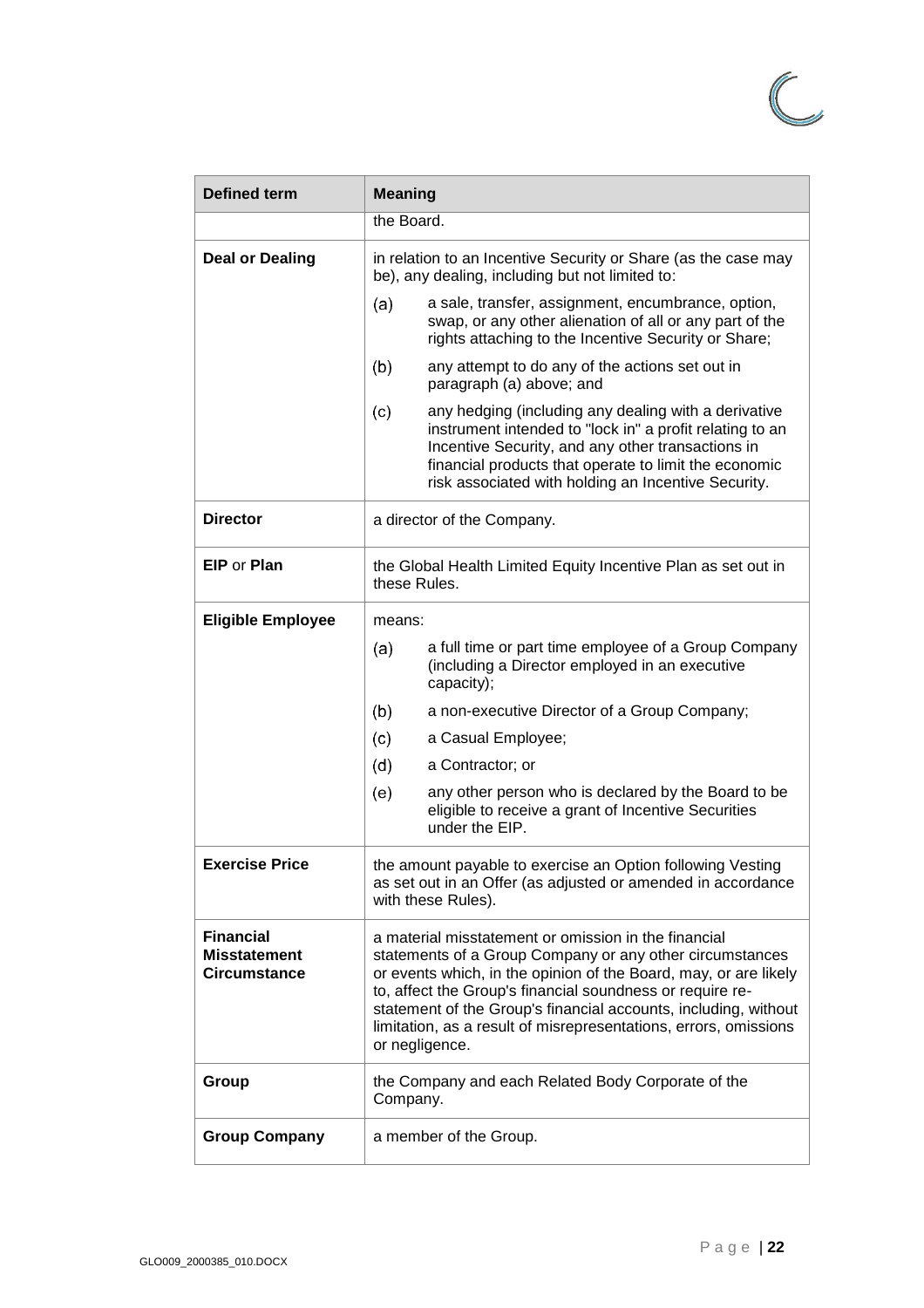

| <b>Defined term</b>                        | <b>Meaning</b>                                                                                                                                                                                                                                                                                                                                                                                                                                                          |  |  |
|--------------------------------------------|-------------------------------------------------------------------------------------------------------------------------------------------------------------------------------------------------------------------------------------------------------------------------------------------------------------------------------------------------------------------------------------------------------------------------------------------------------------------------|--|--|
| <b>Incentive Security</b>                  | a Restricted Share, Right or Option (as the case may be).                                                                                                                                                                                                                                                                                                                                                                                                               |  |  |
| <b>Listing Rules</b>                       | the official Listing Rules of the ASX and any other exchange<br>on which the Company is listed as they may apply to the<br>Company from time to time.                                                                                                                                                                                                                                                                                                                   |  |  |
| Offer                                      | an invitation to an Eligible Employee made by the Board<br>under rule 1.1 to apply for, participate in, or receive (as<br>applicable), a grant of, Incentive Securities.                                                                                                                                                                                                                                                                                                |  |  |
| <b>Option</b>                              | an entitlement to receive a Share (or, in certain<br>circumstances, to a cash payment in lieu of a Share) subject<br>to satisfaction of applicable conditions (including any Vesting<br>Condition) and compliance with the applicable exercise<br>procedure (including payment of any applicable Exercise<br>Price);                                                                                                                                                    |  |  |
| <b>Participant</b>                         | a person who has been allocated an Incentive Security or<br>Share under the terms of this EIP from time to time.                                                                                                                                                                                                                                                                                                                                                        |  |  |
| <b>Related Body</b><br>Corporate           | has the meaning given in section 50 of the Corporations Act.                                                                                                                                                                                                                                                                                                                                                                                                            |  |  |
| <b>Restricted Share</b>                    | a Share allocated in accordance with rule 4.1 that is subject to<br>restrictions on Dealing, Vesting Conditions and/or other<br>restrictions or conditions.                                                                                                                                                                                                                                                                                                             |  |  |
| <b>Right</b>                               | an entitlement to a Share (or, in certain circumstances, to a<br>leash payment in lieu of a Share) subject to satisfaction of<br>applicable conditions (including any Vesting Condition).                                                                                                                                                                                                                                                                               |  |  |
| <b>Rules</b>                               | the terms and conditions of the EIP as set out in this<br>document as amended from time to time.                                                                                                                                                                                                                                                                                                                                                                        |  |  |
| <b>Securities Trading</b><br><b>Policy</b> | the Company's Securities Trading Policy (as amended or<br>replaced from time to time) or such other Group policy in<br>relation to trading or Dealing in Shares as applicable from<br>time to time.                                                                                                                                                                                                                                                                     |  |  |
| <b>Share</b>                               | a fully paid ordinary share in the capital of the Company. A<br>reference to a Share includes a reference to a Restricted<br>Share.                                                                                                                                                                                                                                                                                                                                     |  |  |
| <b>Takeover Bid</b>                        | the meaning given in section 9 of the Corporations Act.                                                                                                                                                                                                                                                                                                                                                                                                                 |  |  |
| Tax                                        | includes any tax, levy, impost, GST, deduction, charge, rate,<br>contribution, duty or withholding which is assessed (or<br>deemed to be assessed), levied, imposed or made by any<br>government or any governmental, semi-governmental or<br>judicial entity or authority together with any interest, penalty,<br>fine, charge, fee or other amount assessed (or deemed to be<br>assessed) levied, imposed or made on or in respect of any or<br>all of the foregoing. |  |  |